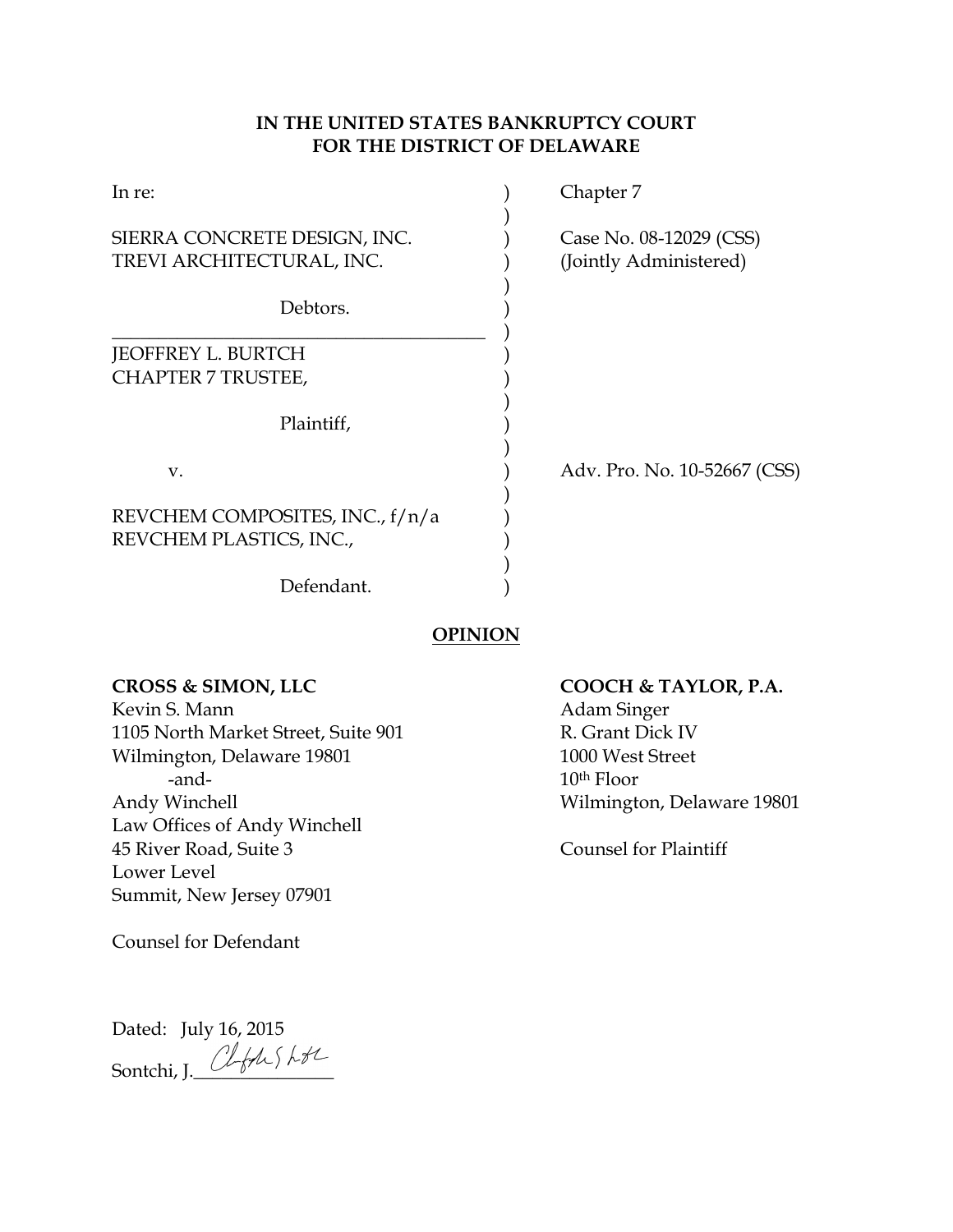## **INTRODUCTION**

This matter comes before the Court following trial between defendant, Revchem Composites, Inc., f/n/a Revchem Plastics, Inc., ("Revchem" or "Defendant") and plaintiff, Jeoffrey L. Burtch, Chapter 7 Trustee ("Trustee" or "Plaintiff") for Sierra Concrete Design, Inc. and Trevi Architectural, Inc. (collectively, the "Debtors"). The adversary action seeks recovery of preferential transfers, pursuant to 11 U.S.C. §§ 547, 550, and 502, made by the Debtors to Defendant. Defendant asserts the transfers are not avoidable under either section  $547(c)(2)$  as they were made in the ordinary course of business or section 547(c)(1) as the transfers constituted a contemporaneous exchange of new value. For the reasons set forth below, the Court finds that Defendant has established that all of the transactions were in payment of a debt incurred by the Debtors in the ordinary course of business. Thus, judgment will be entered in favor of Defendant.

#### **JURISDICTION AND VENUE**

This Court has jurisdiction over this matter pursuant to 28 U.S.C. §§ 157 and 1334. Venue is proper in this District pursuant to 28 U.S.C. §§ 1408 and 1409. This is a core proceeding pursuant to 28 U.S.C. § 157(b)(2)(F) and this Court has the judicial power to enter a final order.

#### **STATEMENT OF FACTS**

#### **1) Procedural History**

On August 29, 2008 (the "Petition Date"), Trevi Architectural Inc. along with its parent company, Sierra Concrete Design, Inc. filed voluntary petitions for relief under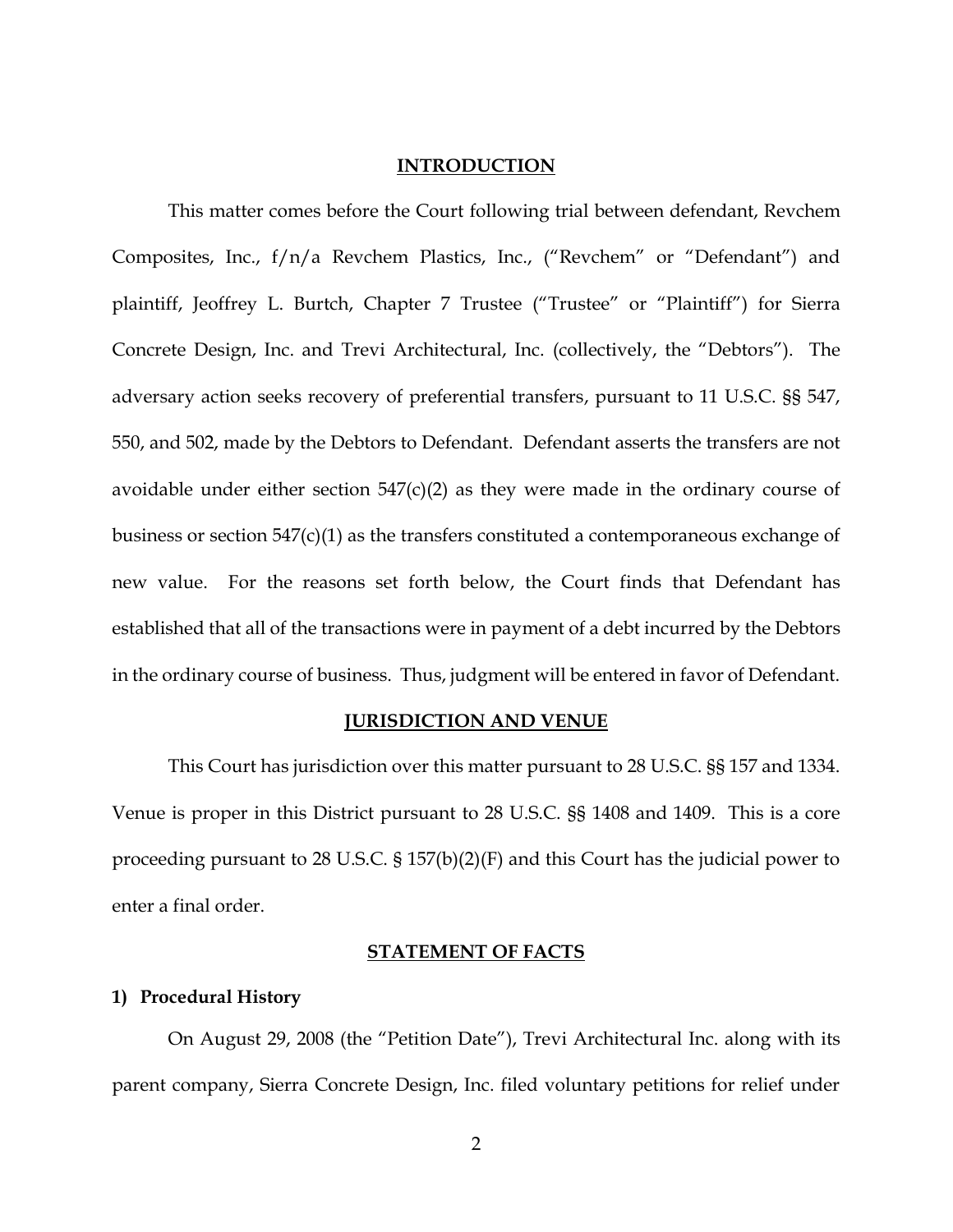chapter 7 of title 11 of the United States Code in the United States Bankruptcy Court for the District of Delaware. On August 29, 2008, Trustee was appointed as the interim trustee in both cases, and is serving as the chapter 7 trustee of Debtors' estates, pursuant to Section 702(d) of the Bankruptcy Code. On October 16, 2008, the Court entered an order directing the procedural consolidation and joint administration of the abovecaptioned cases.<sup>1</sup>

On August 19, 2010, Trustee filed his Complaint commencing this adversary proceeding, which seeks to avoid and to recover preferential transfers against Revchem. 2 Through the Complaint, Trustee originally sought to avoid 27 transfers, totaling \$612,879.94, as identified on Exhibit A of the Complaint.

On November 4, 2010, Defendant filed its Answer to the Complaint [D.I. 4]. On November 12, 2010, Defendant filed its Amended Answer to the Complaint [D.I. 5]. In the Amended Answer, Defendant asserted three separate affirmative defenses, pursuant to section 547(c) of the Bankruptcy Code. These defenses were the "contemporaneous exchange of new value defense," pursuant to section  $547(c)(1)$ , the "ordinary course of business defense," pursuant to section  $547(c)(2)$ , and the "subsequent new value defense," pursuant to section  $547(c)(4)$ .

<sup>1</sup> Case No. 08-12029 (CSS), D.I. 84.

<sup>2</sup> Adv. Pro. No. 10-52667 (CSS), D.I. 1. Unless otherwise indicated, all references to the docket are to Adv. Pro. No. 10-52667.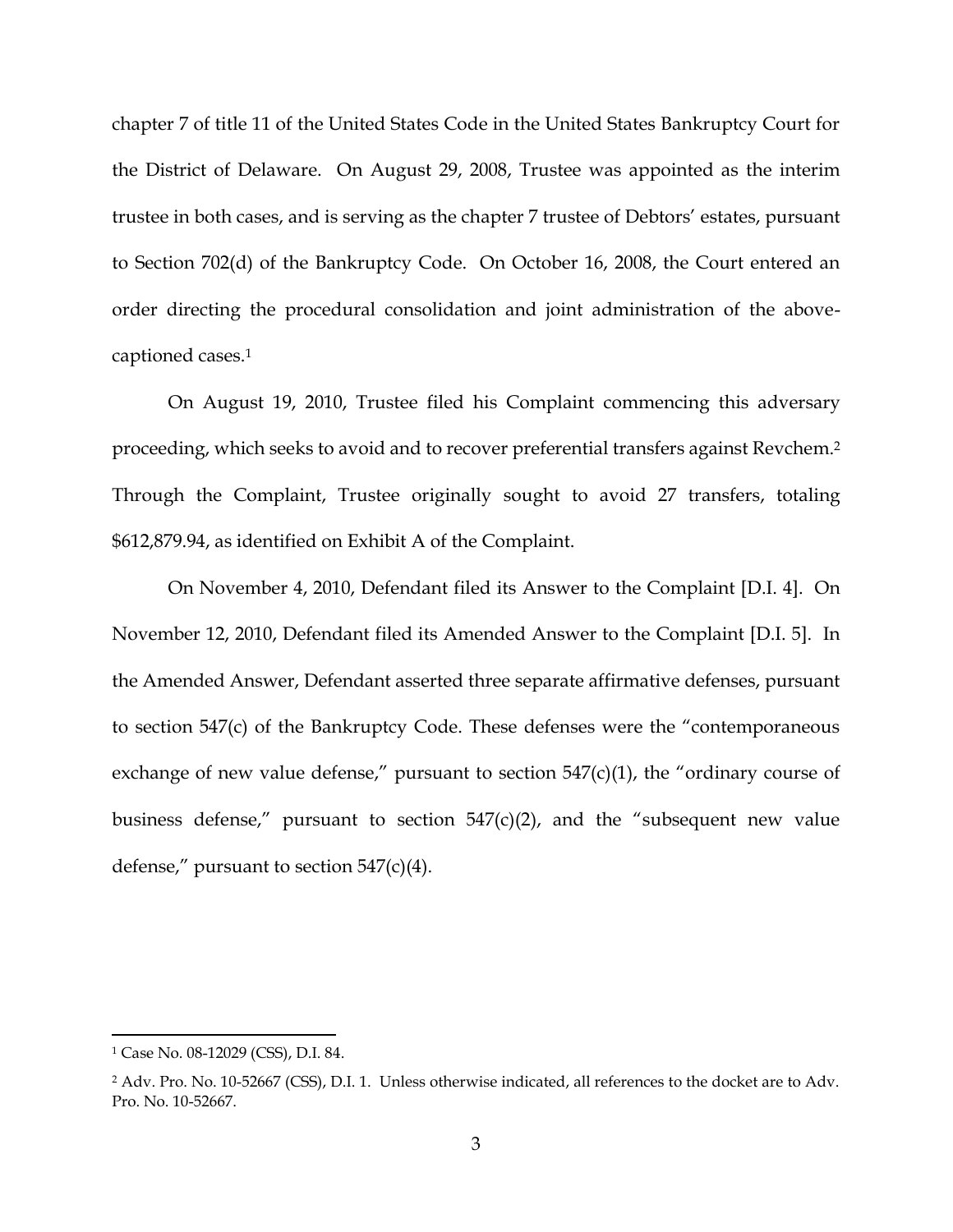On January 4, 2012, the Court entered its opinion regarding a summary judgment motion filed by Revchem. *Burtch v. Revchem Composites, Inc.*, 463 B.R. 302 (Bankr. D. Del. 2012).

In the opinion, the Court granted, in part, and denied, in part, the Revchem summary judgment motion, stating that the "defendants have failed to establish that they are entitled to summary judgment under the ordinary course of business defense. In addition, the defendants have established that, upon application of the subsequent new value defense, their preference liability is limited to \$108,084.71."<sup>3</sup>

The Court stated that:

In this case, the parties' pre-preference relationship was insufficient to establish the existence of an ordinary course of business. The parties' relationship prior to the preference period consisted of 17 checks covering approximately 68 invoices over an 11 month period. This is simply insufficient evidence for the creditors/defendants to meet their burden. Moreover, the defendants submitted insufficient evidence to establish the ordinary course of business in the industry, providing a one-paragraph, conclusory allegation in their supporting affidavit.

\* \* \*

Even were the defendants' allegations sufficient to establish a prepreference ordinary course of business, the creditors/defendants are not entitled to summary judgment. The activity between the parties in the 90 day preference period was inconsistent but generally showed a tightening of credit terms throughout the period and a modification of the parties' pre-preference communications and method of delivering payments, i.e., the creditors were providing more and more pressure on the debtor to accelerate its payments.

<sup>3</sup> *Burtch*, 463 B.R. at 308.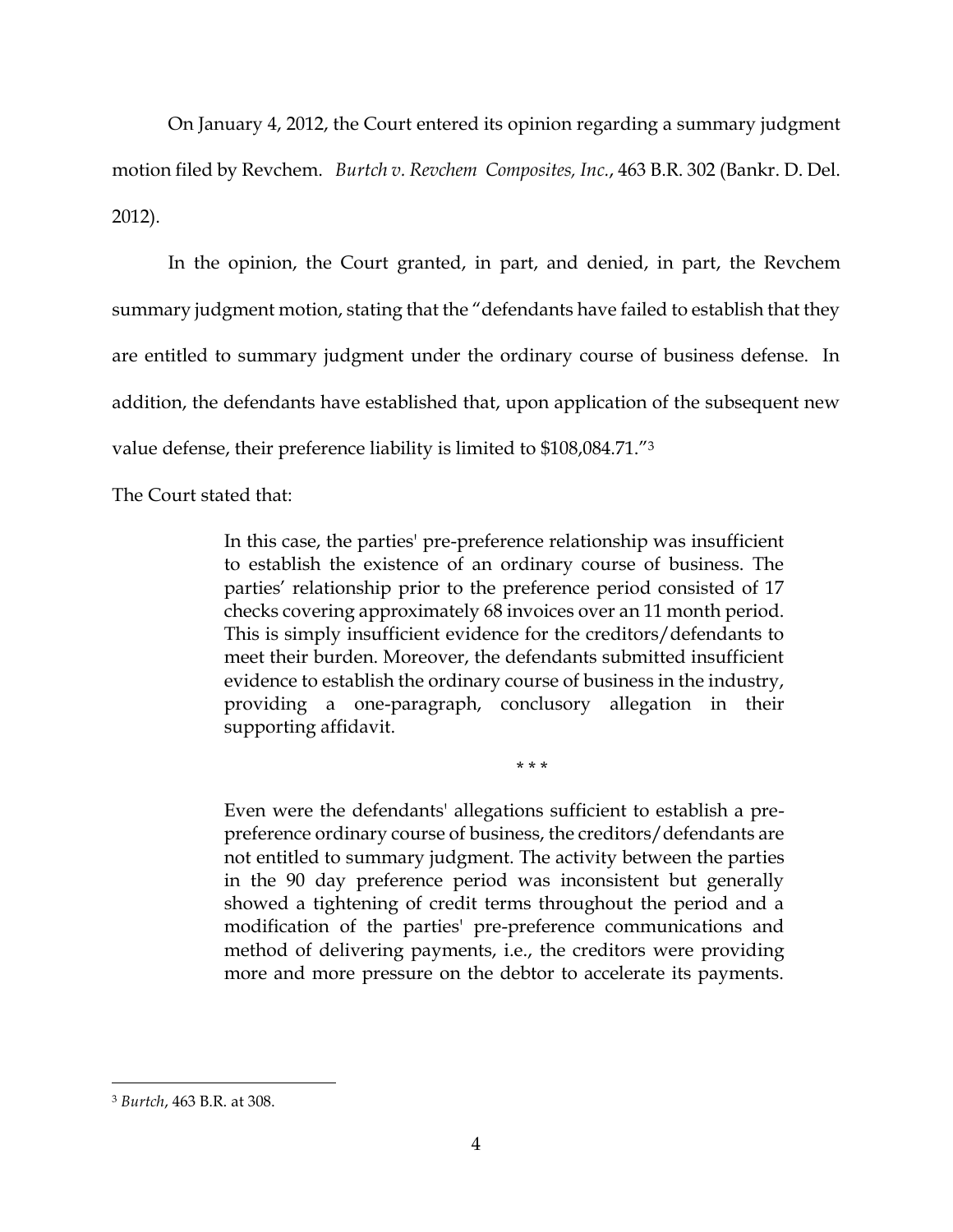This is exactly the type of opt-out behavior the preference law is intended to thwart.<sup>4</sup>

On January 4, 2012, the Court entered its Order granting, in part, and denying, in part, the Revchem summary judgment motion. [D.I. 35]

## **2) Background and History Between the Parties**

At trial, Defendant submitted a much more extensive record than it did on summary judgment. Defendant offered the testimony of its Chief Executive Officer, Douglas Dennis.<sup>5</sup> Dennis testified that Revchem's business centers on the distribution of reinforced plastic composites. Defendant purchases raw materials from manufacturers and redistributes them to companies such as the Debtors.<sup>6</sup> The composite products sold by Revchem are typically used to make component parts for marine constriction, plumbing fixtures, and aircraft.<sup>7</sup> As a distribution company, most of Revchem's business is focused on the sale and logistics portion of distributing plastic composites. Prior to the Petition Date, Revchem provided goods to the Debtors for use in the Debtors' business.

Revchem and the Debtors began their business relationship in February 2004. At that time, an oral agreement was entered into between Revchem and the Debtors, which provided payment terms and credit limit for the Debtors. <sup>8</sup> Dennis testified that the contract terms given to the Debtors were not different in any way from contracts entered

<sup>4</sup> *Id*. at 306.

<sup>5</sup> Trial Transcript at 13: 7-8.

<sup>6</sup> *Id.* at 14: 18-21.

<sup>7</sup> *Id.* at 16:6-9.

<sup>8</sup> *Id.* at 17: 18-20.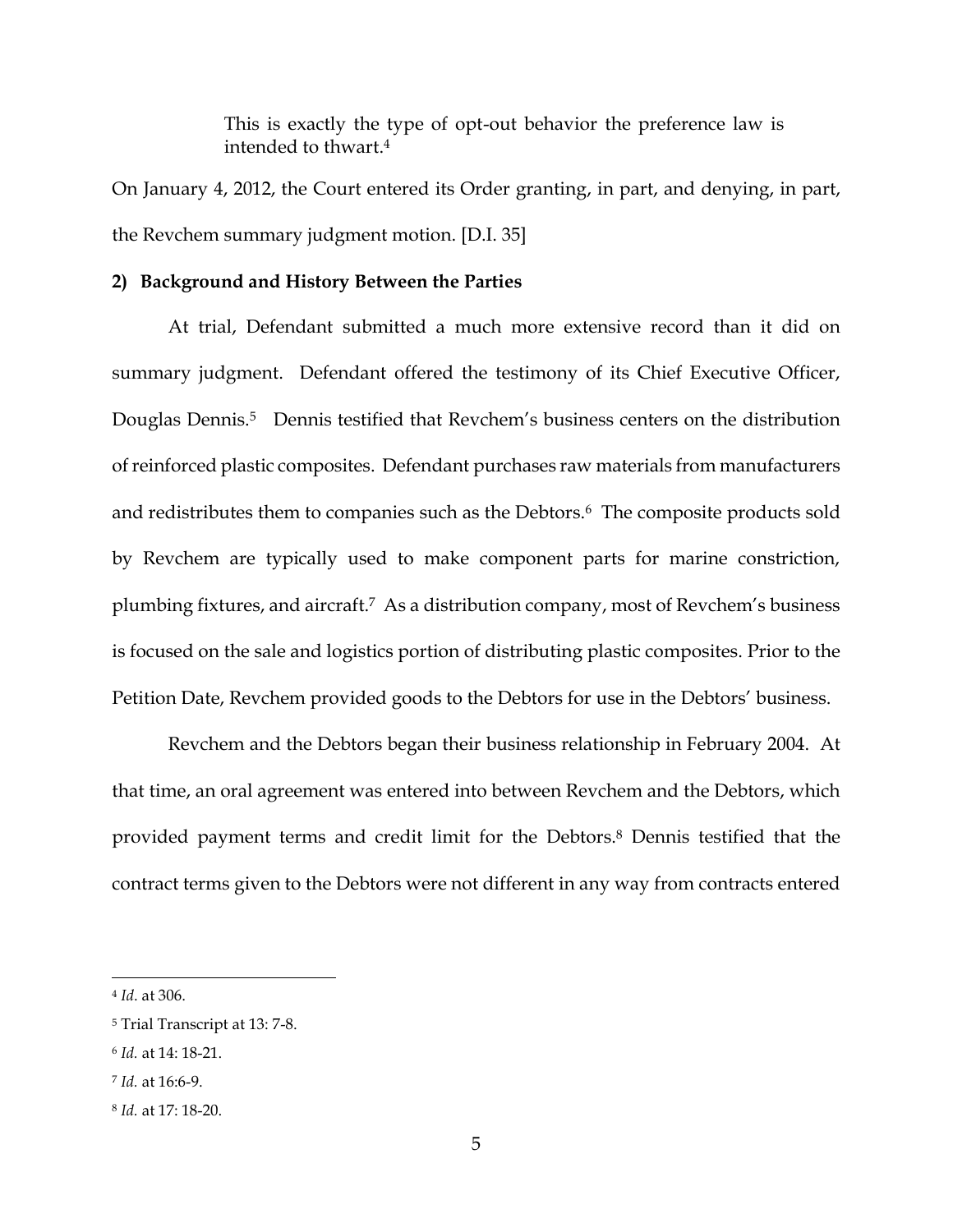into with other customers.<sup>9</sup> Revchem provided net 30 day payment terms to the Debtors from February 2004 through April 2007, and such payment terms were stated on each invoice sent by Revchem.<sup>10</sup> From late April 2007 and through the Petition Date in August 2008 Revchem provided net 60 day payment terms to the Debtors, and such payment terms were stated on each invoice sent by Revchem.11 Dennis testified that Revchem obtained credit insurance from Euler Hermes for top revenue accounts to provide a credit limit to those top revenue customers, the Debtors being one of the insured accounts.<sup>12</sup> At all relevant times (May 2007 through August 2008), the Debtors' credit limit was \$150,000 and, otherwise, Debtors were required to pay according to net 60 terms.13 Dennis testified that Revchem never filed a claim to its credit insurance company related to the Debtors, opting rather to work with the account to bring it within the credit limit.<sup>14</sup>

Dennis testified, and Defendant's Trial Exhibit B shows, that during the course of the business relationship the Debtors used three methods for paying invoices: 1) credit card; 2) check and; 3) wire transfer.<sup>15</sup> An examination of Defendant's Trial Exhibit B indicates that the majority of invoices were paid by check.<sup>16</sup>

<sup>9</sup> *Id.* at 17: 19-25.

<sup>10</sup> *Id.* at 41: 10-18.

<sup>11</sup> *Id.* at 42:9-14.

<sup>12</sup> *Id.* at 44: 1-11

<sup>13</sup> *Id.* at 7:10-15.

<sup>14</sup> *Id.* at 45: 9-16.

<sup>15</sup> *Id.* at 28-29:20-4.

<sup>16</sup> Defendant's Trial Exhibit B.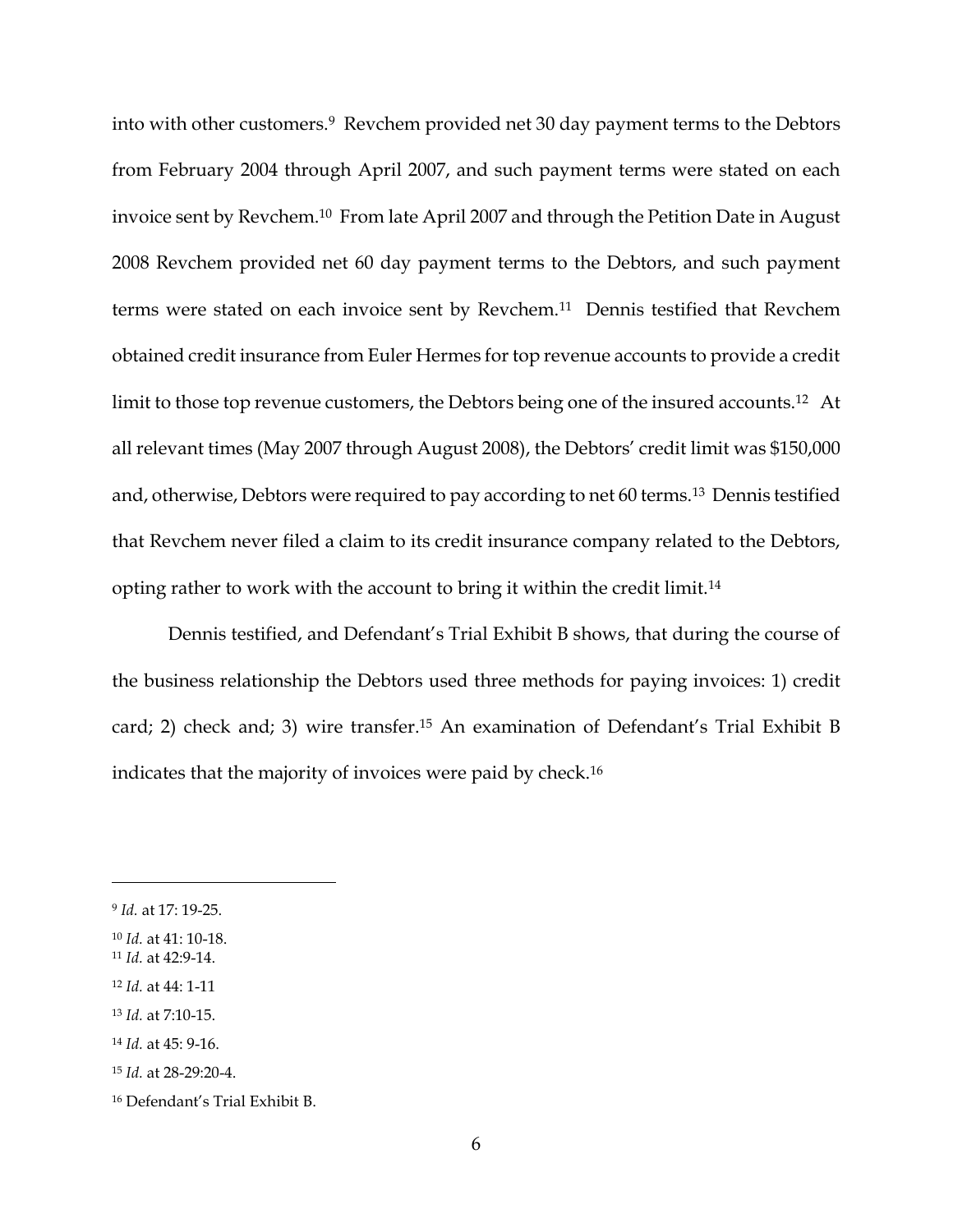Dennis testified that the Debtors typically ordered product from Revchem via telephone. The ordering process consisted of documenting the order at the customer service level. The order would then go to accounting where Revchem's accountants typically check outstanding invoices or credit limits. Once that review was completed the order would be converted into an invoice and would be sent to the warehouse for shipment.17 Dennis testified that the process from order to invoice and shipment took anywhere from one to four days.<sup>18</sup>

During the Historical Period (February 2004 through April 2008), 477 orders were made by the Debtors and 190 transfers were sent from the Debtors to Revchem. From February 2004 through April 2007, Debtors were required to make payments according to net 30 terms; from April 2007 through the Petition Date, Defendant increased the term to net 60 days. <sup>19</sup> The payments made by the Debtors to Revchem ranged from \$5.00 to \$27,000.00. During the Historical Period, the date range between issuance of the invoice and payment of the invoice ranged from 0 days to 116 days.<sup>20</sup> The average days-to-pay in the Historical Period was 55.22.

During the Preference Period (May 2008 through August 2008), there were 133 orders sent to Revchem by the Debtors and 28 transfers from the Debtors to Revchem. The payments made by the Debtors during the Preference Period ranged from \$33.00-

 $\overline{\phantom{a}}$ 

7

<sup>17</sup> Trial Transcript at 26-27:22-1.

<sup>18</sup> *Id.* at. 27: 2-4

<sup>19</sup> Defendant's Trial Exhibit A. See Defendant's Trial binder #2 (Invoices from 2004-April 2007 on Net 30 terms). *See* Defendant's Trial Binder #3, p. 01775 (first invoice in April 2007 providing Net 60 day terms). <sup>20</sup> Defendant's Trial Exhibit B.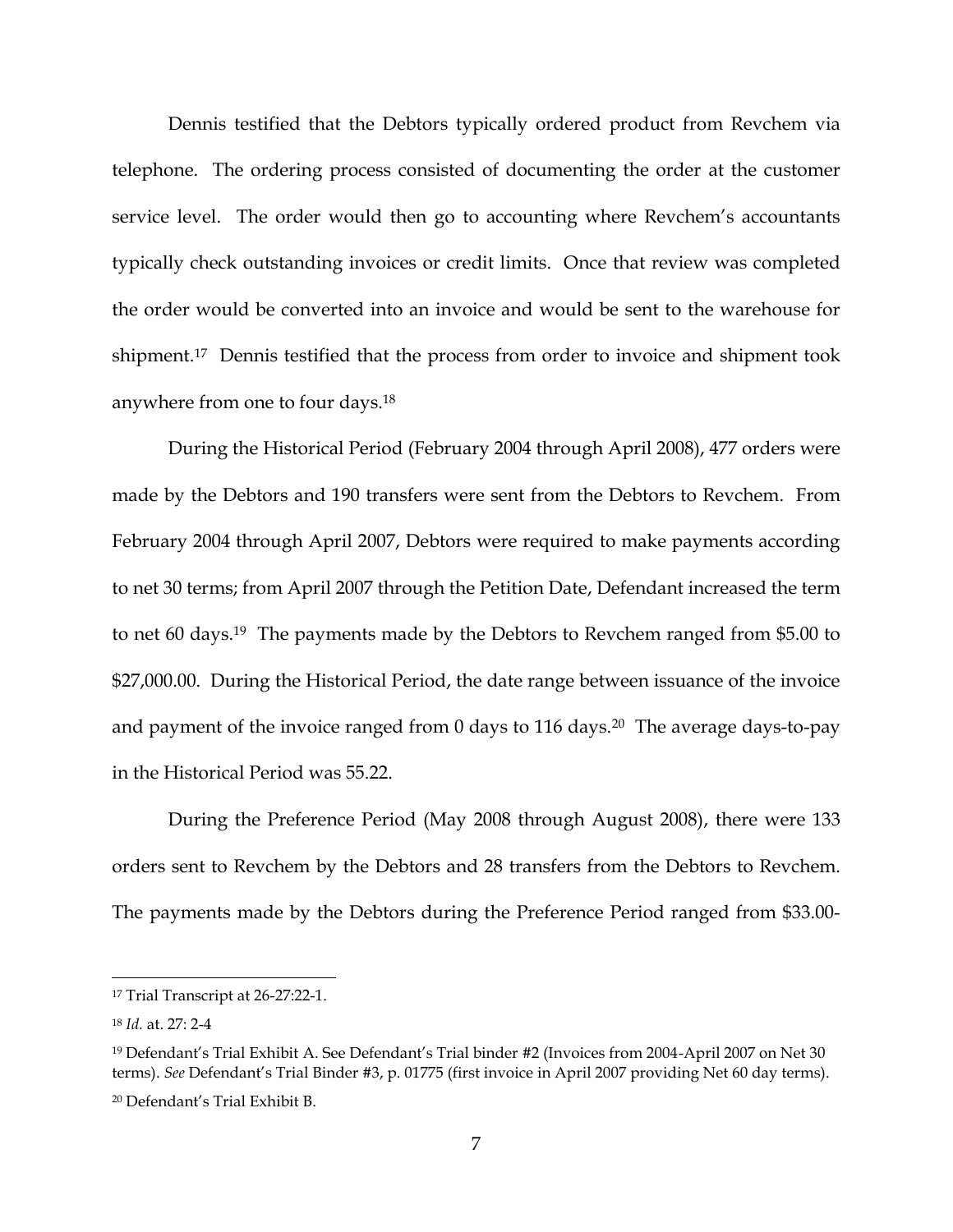\$50,000.00. During the Preference Period, the date range between issuance of the invoice and payment of the invoice ranged from 13 days to 61 days.<sup>21</sup> The average days-to-pay during the preference period was 27.3 days. The parties' payment history is summarized below.

| Year         | <b>Total Invoices</b> | <b>Payment Terms</b><br>Days to Pay |                      |
|--------------|-----------------------|-------------------------------------|----------------------|
|              |                       |                                     | (Average)            |
| 2004         | 64                    | Net 30                              | 29                   |
| 2005         | 73                    | Net 30                              | 53.6                 |
| 2006         | 163                   | Net 30                              | 41                   |
| 2007         | 52                    | Net 30                              | 78.75 (Jan. - April) |
| 2007         | 87                    | Net <sub>60</sub>                   | 68.25 (May-Dec)      |
| 2008         | 171                   | Net <sub>60</sub>                   | 46.1422              |
| <b>Total</b> | 610                   | Net 30/60                           | 52.8                 |

# **Days-to-Pay Average : Net 30 & Net 60**

| Years     | <b>Payment Term</b> | Days to Pay (Average) |
|-----------|---------------------|-----------------------|
| 2004-2007 | Net 30              | 50.4                  |
| 2007-2008 | Net <sub>60</sub>   | 57.1                  |

# **Days-to-Pay Average: Historical Period & Preference Period**

| <b>Time Period</b>       | <b>Payment Term</b> | Days to Pay (Average) |
|--------------------------|---------------------|-----------------------|
| <b>Historical Period</b> | Net 30              | 50.58                 |
|                          | Net <sub>60</sub>   | 60.25                 |
| <b>Preference Period</b> | Net $60$            | 27.3                  |

<sup>21</sup> *Id.*

<sup>&</sup>lt;sup>22</sup> This average takes into account the 39 unpaid invoices sent during the Preference Period as of the Petition Date.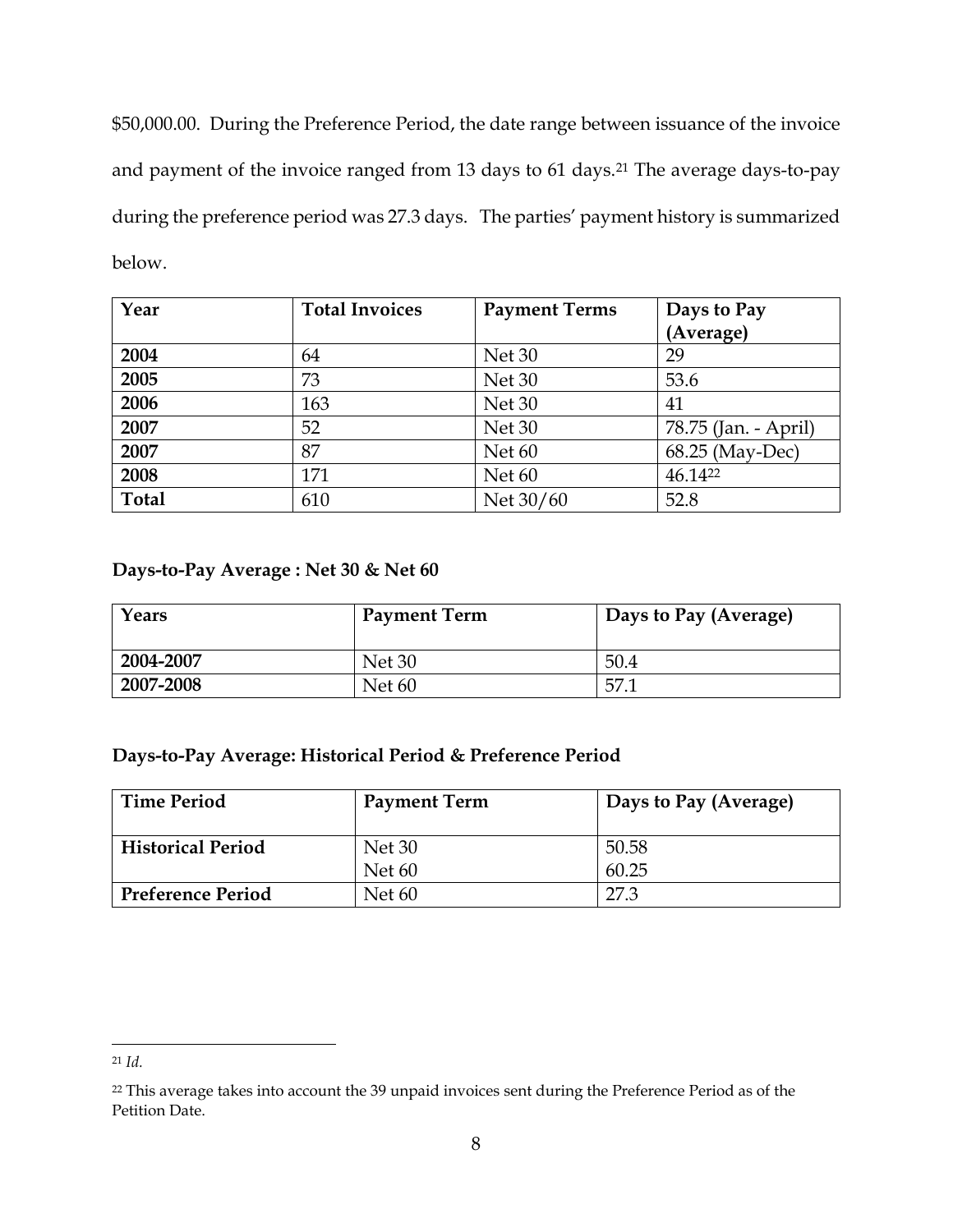During both the Historical Period and Preference Period, checks sent to Revchem by the Debtors were commonly earmarked with references to specific invoices to pay down existing balances on previously ordered product. Revchem generally applied payments in accordance with the customer's instructions or to the oldest outstanding invoice if there were no specific instructions.<sup>23</sup> For example, Check no. 2493 (issued during the Historical Period) was issued with reference to pay certain amounts on certain invoices.<sup>24</sup> Check no. 6835 (issued during the Preference Period) was issued with reference to pay certain amounts on certain invoices.<sup>25</sup> A review of Plaintiff and Defendant trial exhibits indicates that the pattern of sending single checks with multiple references was the common practice employed by the Debtors to pay invoices and maintain Debtors' credit balance during both the Historical and Preference Periods. 26

| <b>Check</b><br>No. | Check Cut   Invoice<br>Date | Date      | Invoice<br>Number | Original<br>Amount | <b>Balance</b><br>Due | Payment   |
|---------------------|-----------------------------|-----------|-------------------|--------------------|-----------------------|-----------|
| 2493                | 11/10/2006                  | 10/1/2006 | 445673            | 14,606.43          | 14,606.43             | 14,606.43 |
|                     |                             | 10/3/2006 | 443974            | 269.30             | 269.30                | 269.30    |
|                     |                             | 10/3/2006 | 443973            | 1,500.00           | 1,500.00              | 1,500.00  |
|                     |                             | 10/9/2006 | 443975            | 3,326.54           | 3,326.54              | 3,326.54  |

## **Historical Period:**

<sup>23</sup> Certification of Michael Disbrow ¶ 3. [D.I. 73]

<sup>24</sup> Defendant's Trial Exhibit A p. 01479. Exhibit B

<sup>25</sup> *Id*. at p. 00625. Exhibit B.

<sup>26</sup> *See* Plaintiff's Trial Exhibit 6.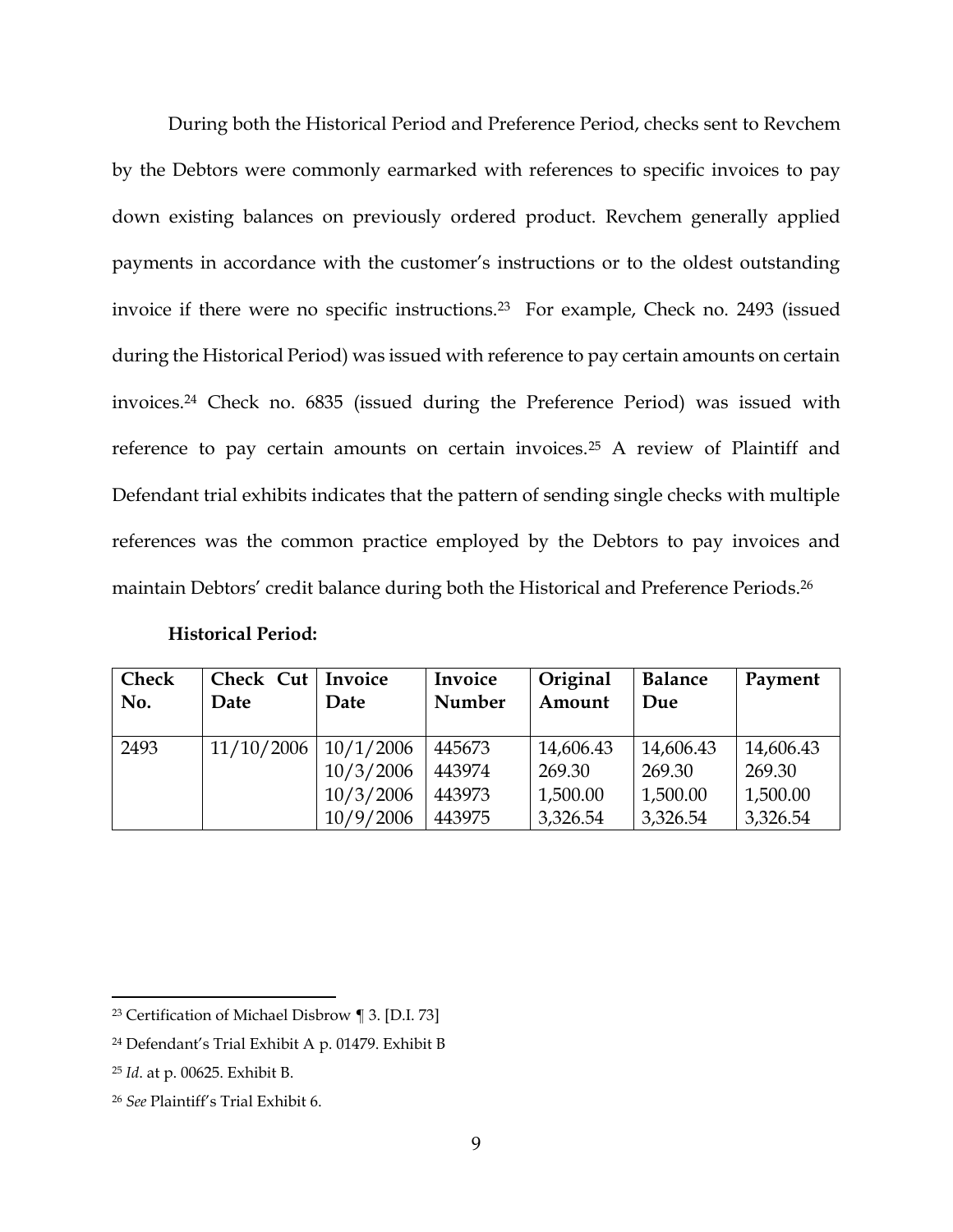# **Preference Period:**

| <b>Check</b> | <b>Check</b>    | Invoice   | Invoice | Original  | <b>Balance</b> | Payment   |
|--------------|-----------------|-----------|---------|-----------|----------------|-----------|
| No.          | <b>Cut Date</b> | Date      | Number  | Amount    | Due            |           |
|              |                 |           |         |           |                |           |
| 6835         | 8/8/2008        | 7/1/2008  | 50097B  | 50.00     | 50.00          | 50.00     |
|              |                 | 7/18/2008 | 503290  | 39,827.45 | 9,827.45       | 9,827.45  |
|              |                 | 7/21/2008 | 503393  | 33,330.41 | 20,000.00      | 20,000.00 |
|              |                 | 7/22/2008 | 503822  | 205.69    | 205.69         | 205.69    |
|              |                 | 8/1/2008  | 504236  | 1,436.16  | 1,436.16       | 1,436.16  |

On several occasions during the Preference Period, the Debtors would be at or near their credit limit. <sup>27</sup> Dennis testified that the decision to allow the Debtors to maintain a credit balance at or near the limit was a business decision by Revchem. <sup>28</sup> He further testified that at no time did Revchem engage in aggressive collection proceedings against the Debtors in order to satisfy an outstanding balance or to bring the Debtors back below the credit limit.<sup>29</sup> In situations where the Debtors were at or near the credit limit, Revchem would require the Debtors to pay previously issued invoices in order to get new product.<sup>30</sup>

During the 18 months prior to the Petition Date, the Debtors were engaged in a construction project with a tight completion deadline. As the completion deadline (and the eventual Petition Date) approached, the Debtors were ordering product and paying

<sup>27</sup> Defendant's Trial Exhibit A pp. 00576-00583. The exhibit shows that each month Revchem tracked the Debtors' accounts receivable and that on three occasions the Debtors were over their credit limit at months end: March 2008; May 2008; July 2008. See also Joint Pretrial Order p.20.

<sup>28</sup> Trial Transcript at 28: 1-9

<sup>29</sup> *Id.* at 28:10; 31:17-20

<sup>30</sup> *Id.* at 28:13-19. See also the chart, *supra,* regarding check no. 6835.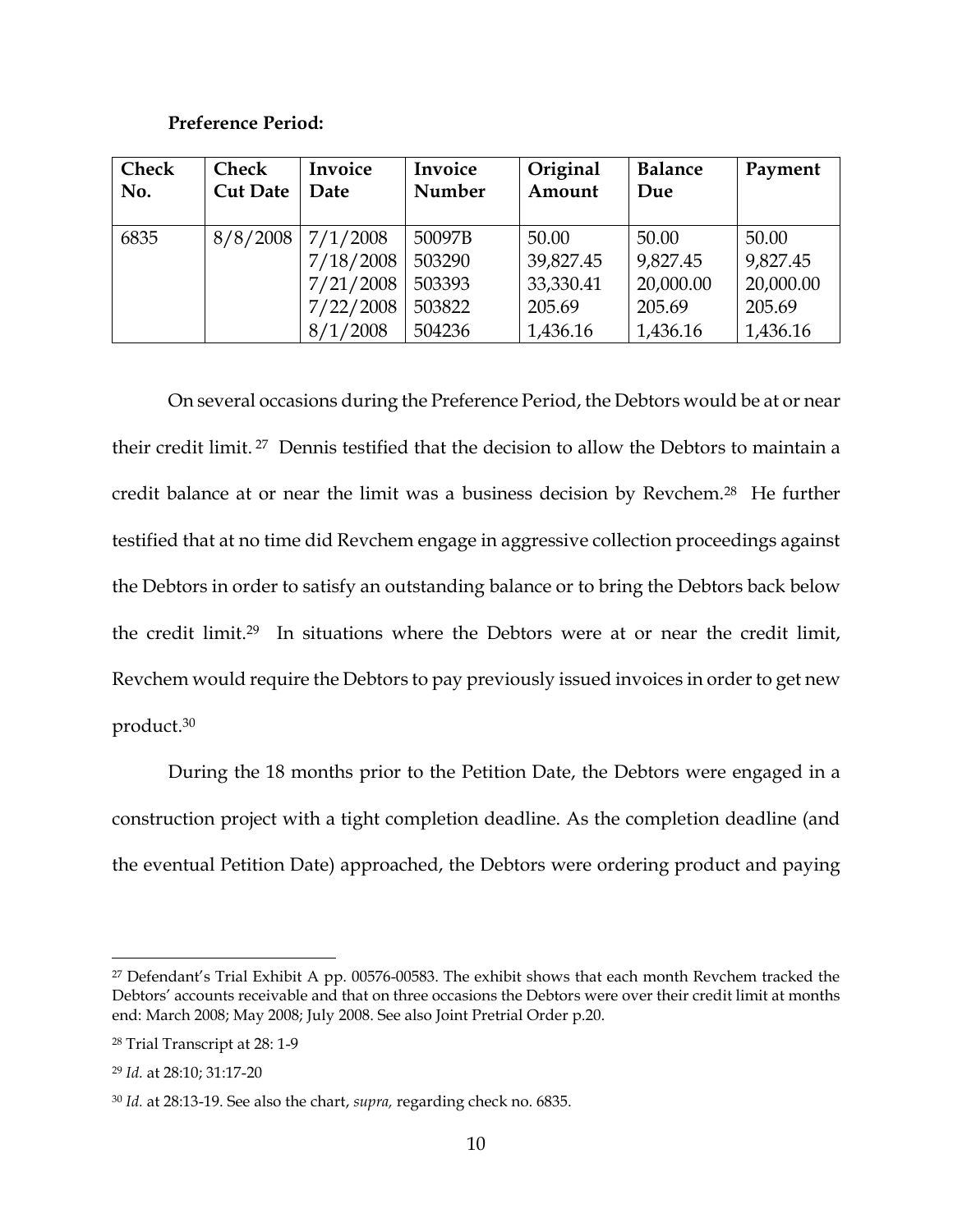invoices at a slightly faster rate than the Debtors had done in the past.<sup>31</sup> The testimony of Dennis, and a review of Defendant's Trial Exhibit B, indicate that the Debtors were paying invoices at a faster rate during the Preference Period to maintain a credit balance near the limit imposed by Revchem.

During the Preference Period, the Debtors made transfers to Revchem totaling \$612,879.94.<sup>32</sup> In the Court's summary judgment decision, it applied subsequent new value, both paid and unpaid, in the amount of \$504,795.23, thereby reducing Revchem's preference liability to \$108,084.71.33 As such, the dispute presently before the Court is whether seven (7) transfers in the amount of \$172,932.14 are protected by the ordinary course of business defense set forth in section  $547(c)(2)$  or protected by the contemporaneous exchange for new value defense set forth in section 547(c)(1).

#### **LEGAL DISCUSSION**

## **1) Avoidable Transfers**

Under 11 U.S.C. § 547(b), Congress "broadly authorized bankruptcy trustees to 'avoid any transfer of an interest of the debtor in property' *if* five conditions are satisfied and *unless* one of seven exceptions defined in subsection (c) is applicable."<sup>34</sup> The five required conditions are listed in section 547(b)(1)-(5), as follows:

The transfer was -

(1) to or for the benefit of a creditor;

<sup>31</sup> Defendant's Trial Brief p.3.

<sup>32</sup> Joint Pretrial Order p.3-4.

<sup>33</sup> *Burtch,* 463 B.R. at 307–308.

<sup>34</sup> *Union Bank v. Wolas*, 502 U.S. 151, 154 (1991) (italics in original).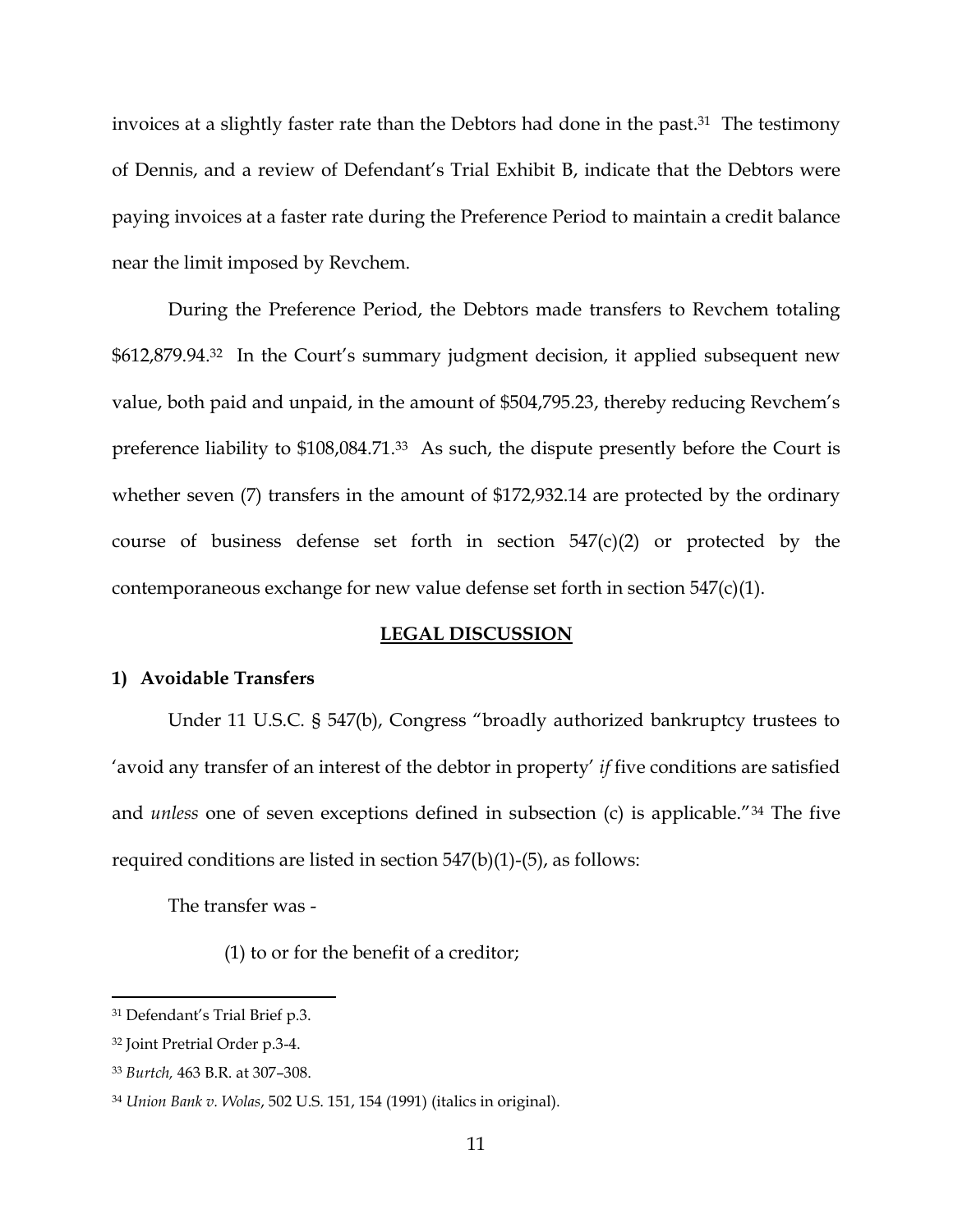(2) for or on account of an antecedent debt owed by the debtor before such transfer was made;

(3) made while the debtor was insolvent;

(4) made—

(A) on or within 90 days before the date of the filing of the petition; or

(B) between ninety days and one year before the date of the filing of the petition, if such creditor at the time of such transfer was an insider; and

(5) that enables such creditor to receive more than such creditor would receive if—

(A) the case were a case under chapter 7 of this title;

(B) the transfer had not been made; and

(C) such creditor received payment of such debt to the extent provided by the provisions of this title.

Unless each and every one of these elements is proven, a transfer is not avoidable as a preference under 11 U.S.C. § 547(b).<sup>35</sup> In addition, 11 U.S.C. § 547(g) places the burden of proof for these elements on the Trustee.

First, section 547(b)(1) requires that the transfer be "to or for the benefit of a creditor." This requirement has been loosely construed by the courts.<sup>36</sup> The Code defines a creditor as an "entity that has a claim against the debtor;"<sup>37</sup> a "claim" as a "right to

<sup>35</sup> *Waslow v. The Interpublic Group of Cos., Inc. (In re M Group, Inc.),* 308 B.R. 697, 700 (Bankr. D. Del. 2004); *In re IT Grp., Inc.,* 331 B.R. 597, 601 (Bankr. D. Del. 2005).

<sup>36</sup> *In re CVEO Corp.,* 327 B.R. 210, 214 (Bankr. D. Del. 2005).

<sup>37</sup> 11 U.S.C. § 101(10).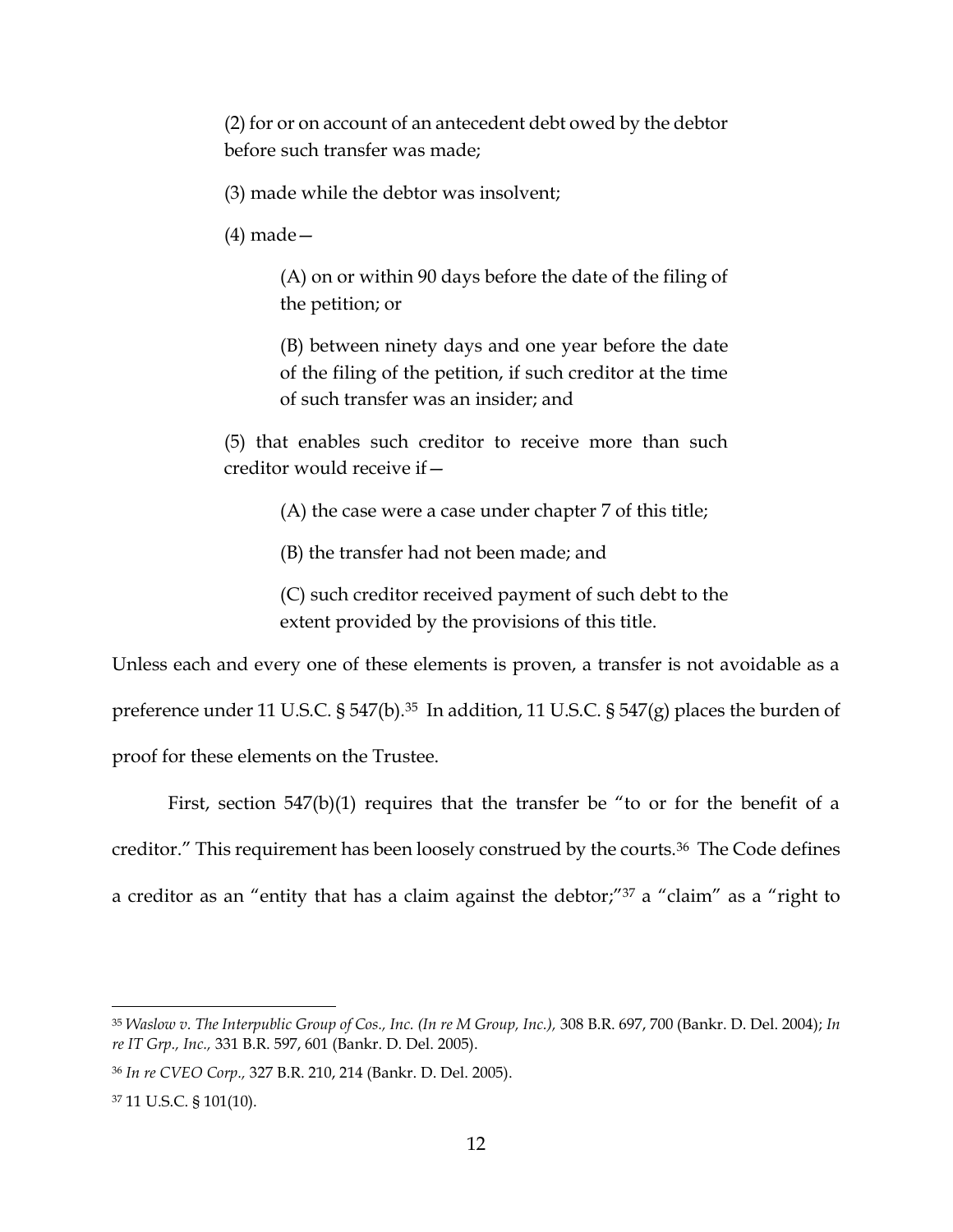payment;" <sup>38</sup> and a "payment" as a "performance of an obligation by the delivery of money or some other valuable thing accepted in partial or full discharge of the obligation."<sup>39</sup>

Second, section 547(b)(2) requires that the transfer be "for or on account of an antecedent debt" owed by the Debtor before such transfer was made. A debt is antecedent for the purposes of section 547(b) if it was incurred before the debtor made the allegedly preferential transfer.<sup>40</sup> In addition, a debt is deemed to have been incurred " on the date upon which the debtor first becomes legally bound to pay." 41

Third, a debtor is presumed to have been insolvent on and during the 90 days immediately preceding the date of the filing of the petition, pursuant to section 547(f).

Fourth, any preferential transfer must also occur within the voidable preference period: within 90 days before the date of the filing of the petition, or within one year if transfers were made to company insiders.

Fifth, an avoidable transfer must enable a creditor to receive more than if the transfer had not been made, and if the creditor received payment of such debt to the extent provided by the provisions of Title 11. The Supreme Court has held that whether a particular transfer is preferential should be determined "not by what the situation would have been if the debtor's assets had been liquidated and distributed among his

<sup>38</sup> *Id.*

<sup>39</sup> *In re Bake–Line Grp., LLC*, 359 B.R. 566, 577 (Bankr. D. Del. 2007) (quoting BLACK'S LAW DICTIONARY 1165 (8th ed. 2004)).

<sup>40</sup> *Peltz v. New Age Consulting Servs., Inc*., 279 B.R. 99, 102 (Bankr. D. Del. 2002).

<sup>41</sup> *Id. Accord In re CVEO Corp.,* 327 B.R. at 214.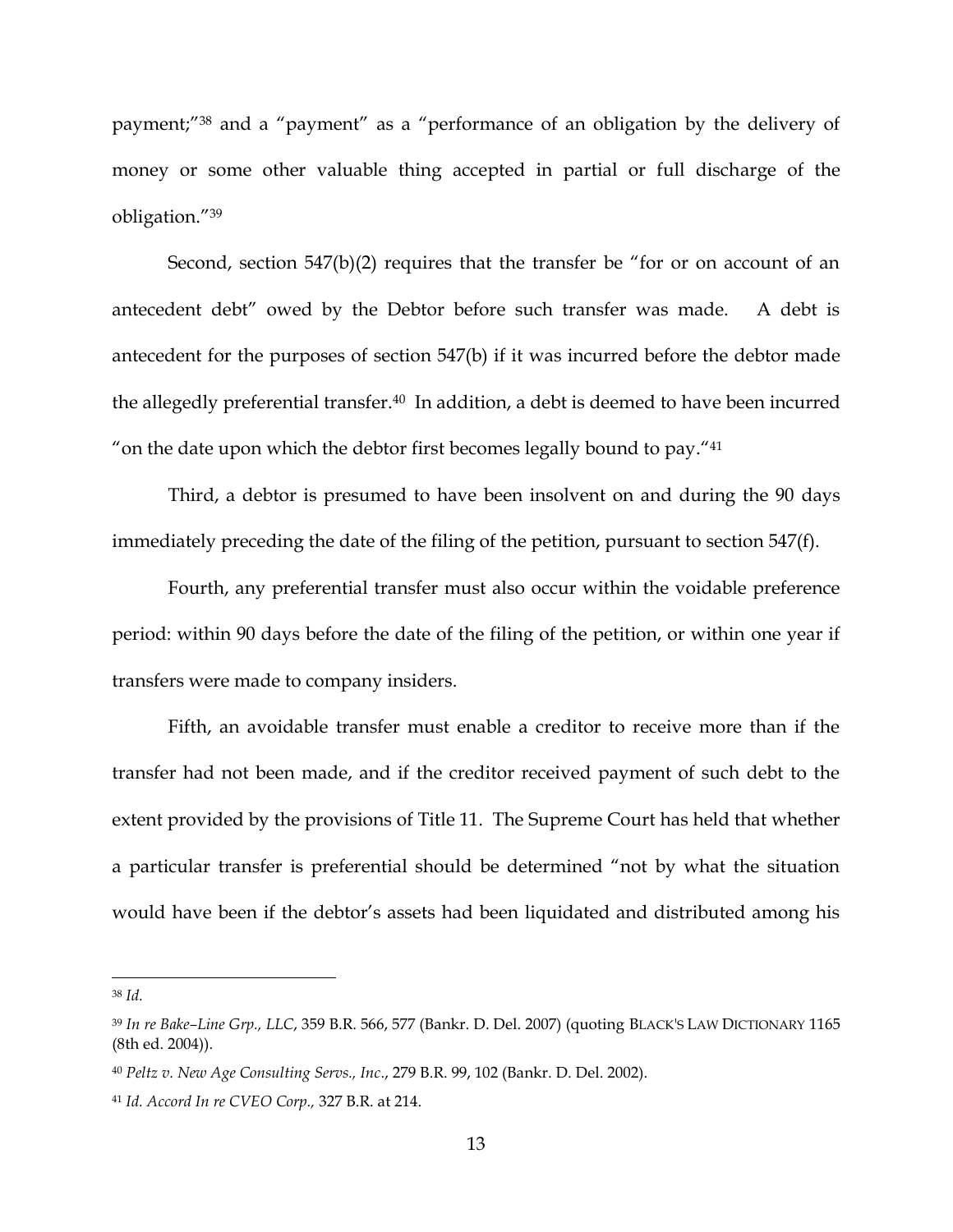creditors at the time the alleged preferential payment was made, but by the actual effect of the payment as determined when bankruptcy results."42 The relevant inquiry for the Court is whether Defendant would have received a 100 percent payout in a Chapter 7 liquidation.<sup>43</sup> If so, no preference can be recovered; if not, the requirements of section  $547(b)(5)$  are met.<sup>44</sup> As a matter of general arithmetic, any transfer to a general unsecured creditor ordinarily satisfies this test unless the debtor's estate turns out to be solvent in Chapter 7.<sup>45</sup>

Here, there are seven transfers totaling \$172,932.14 at issue.<sup>46</sup> The parties have agreed that each of the transfers satisfies section 547(b) and, thus, are avoidable as preferences.47 The question then becomes whether Defendant has established, in whole or in part, an affirmative defense under section 547(c) that would render the transfers as not avoidable.

As set forth above, the Court previously entered partial summary judgment in favor of Defendant under the "subsequent new value" defense under section 547(c)(4).

<sup>42</sup> *Palmer Clay Products Co. v. Brown*, 297 U.S. 227, 229 (1936).

<sup>43</sup> *See In re Vaso Active Pharm., Inc.,* 500 B.R. 384, 394 (Bankr. D. Del. 2013) ("The resulting analysis therefore requires that in determining the amount that the transfer 'enables [the] creditor to receive,' such creditor must be charged with the value of what was transferred plus any additional amount that he would be entitled to receive from a Chapter 7 liquidation: 'The net result is that, as long as the distribution in bankruptcy is less than one-hundred percent, any payment "on account" to an unsecured creditor during the preference period will enable that creditor to receive more than he would have received in liquidation had the payment not been made'.") (quoting *In re Lewis W. Shurtleff, Inc.*, 778 F.2d 1416, 1421 (9th Cir. 1985); *In re AmeriServe Food Distribution, Inc.*, 315 B.R. 24, 32 (Bankr. D. Del. 2004); *Matter of Total Technical Servs., Inc.*, 150 B.R. 893, 903 (Bankr. D. Del. 1993)).

<sup>44</sup> *See In re AmeriServe,* 315 B.R. at 32.

<sup>45</sup> George M. Treister et al., FUNDAMENTALS OF BANKRUPTCY LAW § 4.03(c)(1)(G) (6th ed. 2006).

<sup>46</sup> Trial Transcript at 5.

<sup>47</sup> Joint Pretrial Order at 7; Trial Transcript at 9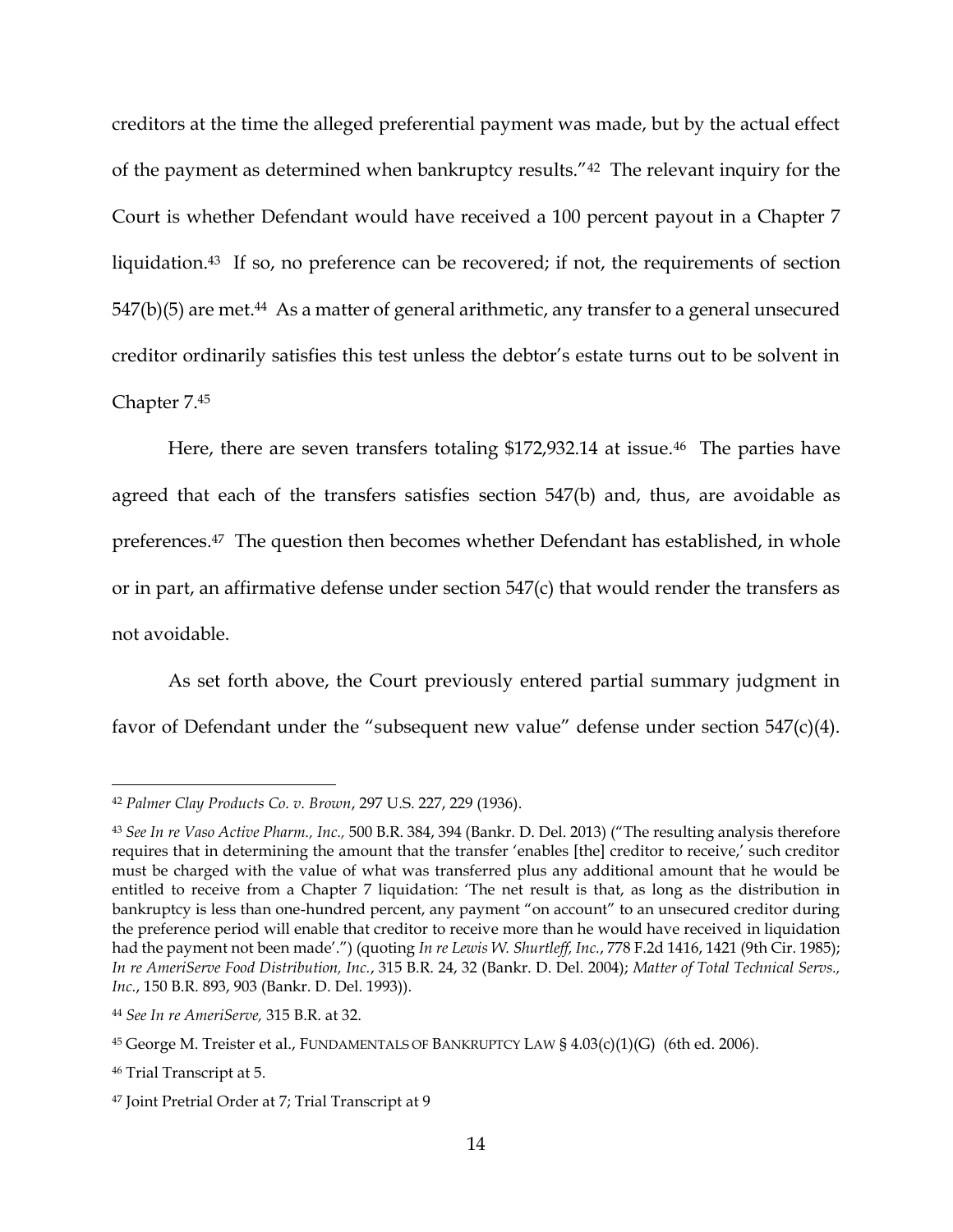The remaining transfers at issue are not subject to that defense. The sole remaining affirmative defenses asserted by Defendant are "ordinary course of business" under section  $547(c)(2)$  and "contemporaneous exchange of new value" under section  $547(c)(1)$ .

#### **2) Ordinary Course of Business Defense**

Even if a transfer satisfies all the elements of section 547(b), it nevertheless may not be avoided if the opposing party proves that the transfer satisfies one of the exemptions listed in section 547(c).<sup>48</sup> The party contending that the transfer falls under one of the exemptions bears the burden of proving that assertion by a preponderance of the evidence.<sup>49</sup>

Section  $547(c)(2)$  permits a "safe harbor" for preferential transfer payments if "such transfer was in payment of a debt incurred by the debtor in the ordinary course of business or financial affairs of the debtor and the transferee, and such transfer was (a) made in the ordinary course of business of the debtor and transferee, or (b) made according to ordinary business terms."50 Defendant bears the burden of proof.<sup>51</sup>

Here, it is not disputed that the transfer was in payment of a debt incurred by the Debtors in the ordinary course of business or financial affairs of the Debtors and the transferee<sup>52</sup>

<sup>48</sup> *In re Archway Cookies*, 435 B.R. 234, 240 (citing *In re M Grp., Inc.*, 308 B.R. at 701).

<sup>49</sup> 11 U.S.C. § 547(g). *See also In re First Jersey Sec., Inc.*, 180 F.3d 504, 512 (3d Cir. 1999) ("The burden is on the transferee to satisfy each statutory element by a preponderance of the evidence.") (citing *J.P. Fyfe, Inc. of Florida v. Bradco Supply Corp.*, 891 F.2d 66, 69–70 (3d Cir. 1989)).

<sup>50</sup> *In re Am. Home Mortgage Holdings, Inc.*, 476 B.R. 124, 135 (Bankr. D. Del. 2012) (citing 11 U.S.C. §  $547(c)(2)(A)$ – $(B)$ ) (internal quotations omitted).

<sup>51</sup> 11 U.S.C. § 547(g).

<sup>52</sup> Joint Pretrial Order at 13, n. 4.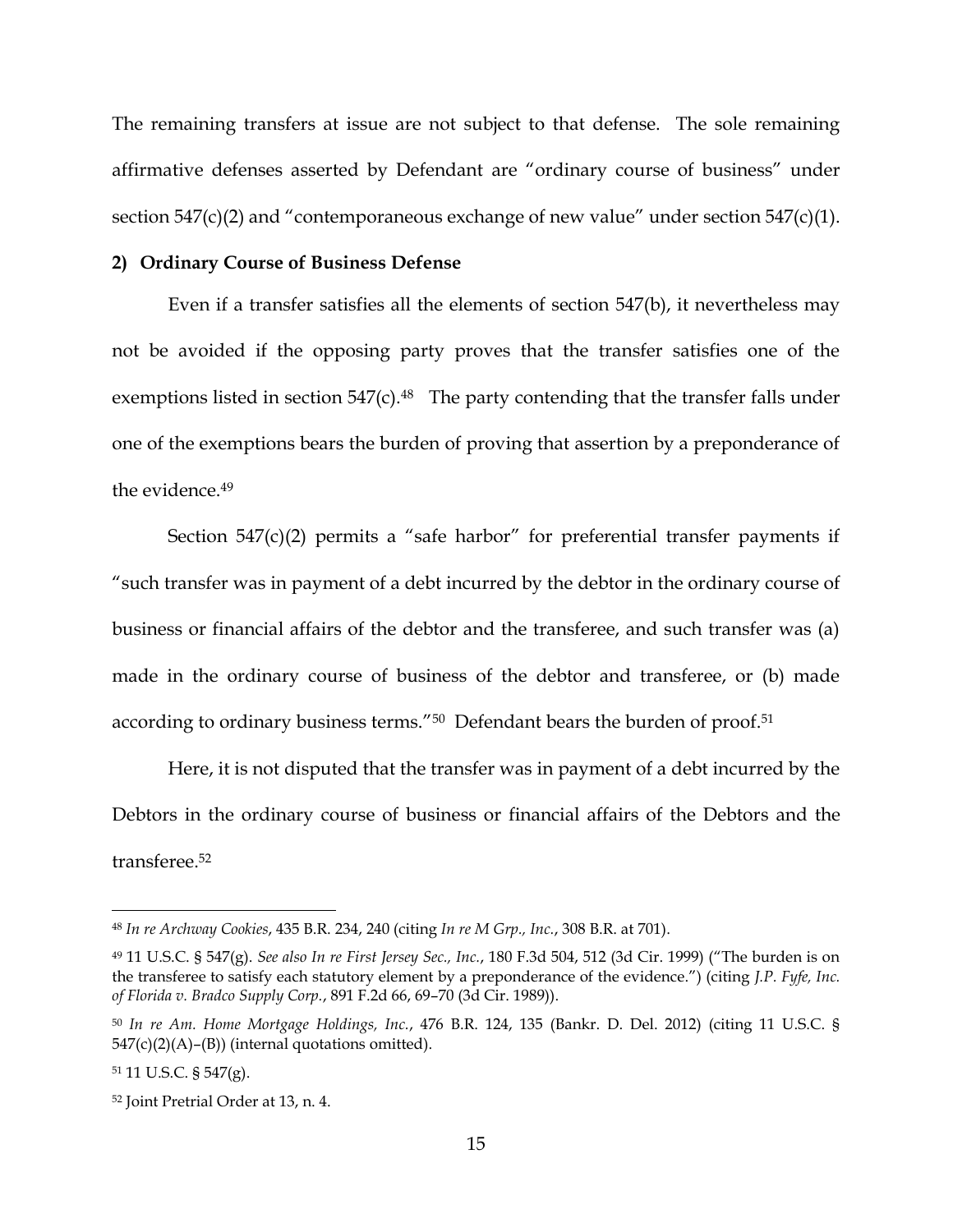#### **a) Ordinary Course of Business of the Debtor and Transferee**

The determination of whether a creditor has met its burden under section  $547(c)(2)(A)$  is a subjective test, "calling for the Court to consider whether the transfer was ordinary as between the debtor and the creditor."53 Courts have considered a myriad of factors in this test, including: (1) the length of time the parties engaged in the type of dealing at issue; (2) whether the subject transfers were in an amount more than usually paid; (3) whether the payments at issue were tendered in a manner different from previous payments; (4) whether there appears to have been an unusual action by the debtor or creditor to collect on or pay the debt; and (5) whether the creditor did anything to gain an advantage (such as additional security) in light of the debtor's deteriorating financial condition.<sup>54</sup> No one factor is determinative.<sup>55</sup> To determine whether transfers were in the ordinary course of business the Court must first determine what the ordinary course of business was and then compare the preferential transfers to it.<sup>56</sup>

### **i) The Parties' Ordinary Course of Business**

The Court must first review the length of the business relationship between Debtors and Defendant to determine if their relationship was "of recent origin," as

<sup>53</sup> *First Jersey Sec., Inc.*, 180 F.3d at 512 ("…[T]he determination of what is 'in the ordinary course of business' is subjective, calling for the Court to consider whether the transfer was ordinary as between the debtor and the creditor.")

<sup>54</sup> *Am. Home Mortgage*, 476 B.R. at 135-36 (citing *Archway Cookies,* 435 B.R. at 242; *In re Hechinger Inv. Co. of Delaware, Inc.*, 320 B.R. 541, 548–49 (Bankr. D. Del. 2004)).

<sup>55</sup> *Burtch*, 463 B.R. at 306.

<sup>56</sup> *Id.*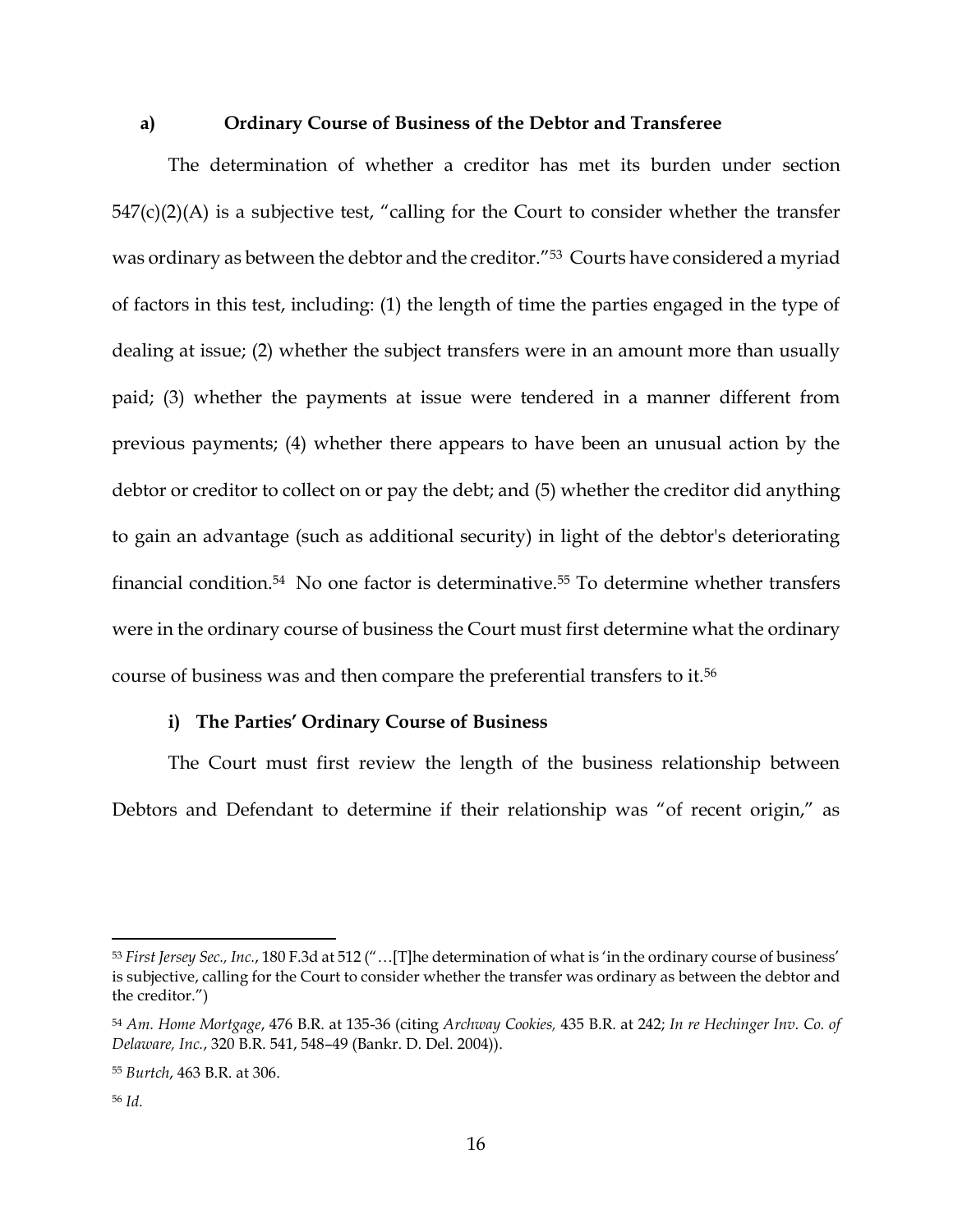opposed to being "cemented long before the onset of insolvent."<sup>57</sup> "Bankruptcy policy, as evidenced by the very existence of  $\S 547(c)(2)$ , is to promote such continuing relationships on level terms, relationships which if encouraged will often help businesses fend off an unwelcome voyage into the labyrinths of a bankruptcy."<sup>58</sup> In this case, the parties' relationship was established over a four and a half year period and during their relationship there were approximately 610 transactions between the parties.<sup>59</sup> Based on the length of their business relationship and the numerous transactions between the parties, the Court finds that this relationship was easily of sufficient length to establish an ordinary course of dealing between the parties.<sup>60</sup>

In support of its burden to prove the section 547(c)(2) defense, Revchem presented the testimony of its owner and Chief Executive Officer and trial exhibits containing every invoice from February 2004 through the Petition Date in August 2008.<sup>61</sup> Revchem's Trial Exhibit B summarizes all transactions between the Defendant and the Debtors during their business relationship. Exhibit B details the date invoices were issued, the amount of the invoice, the date payment was received and the number of days between the invoices issue date and corresponding payment date.

<sup>57</sup> *Archway Cookies,* 435 B.R. at 242. (quoting *In re Model Acoustical Products, Inc.,* 18 F.3d 217, 225 (3d. Cir. 1994)).

<sup>58</sup> *Model Acoustical,* 18 F.3d at 225.

<sup>59</sup> Defendant's Trial Exhibit B.

 $60$  It is worth noting that the evidence submitted at trial was vastly more extensive than that put before the Court at the summary judgment stage at which time the Court declined to enter judgment on this defense.

<sup>61</sup> Defendant's Trial Exhibit B.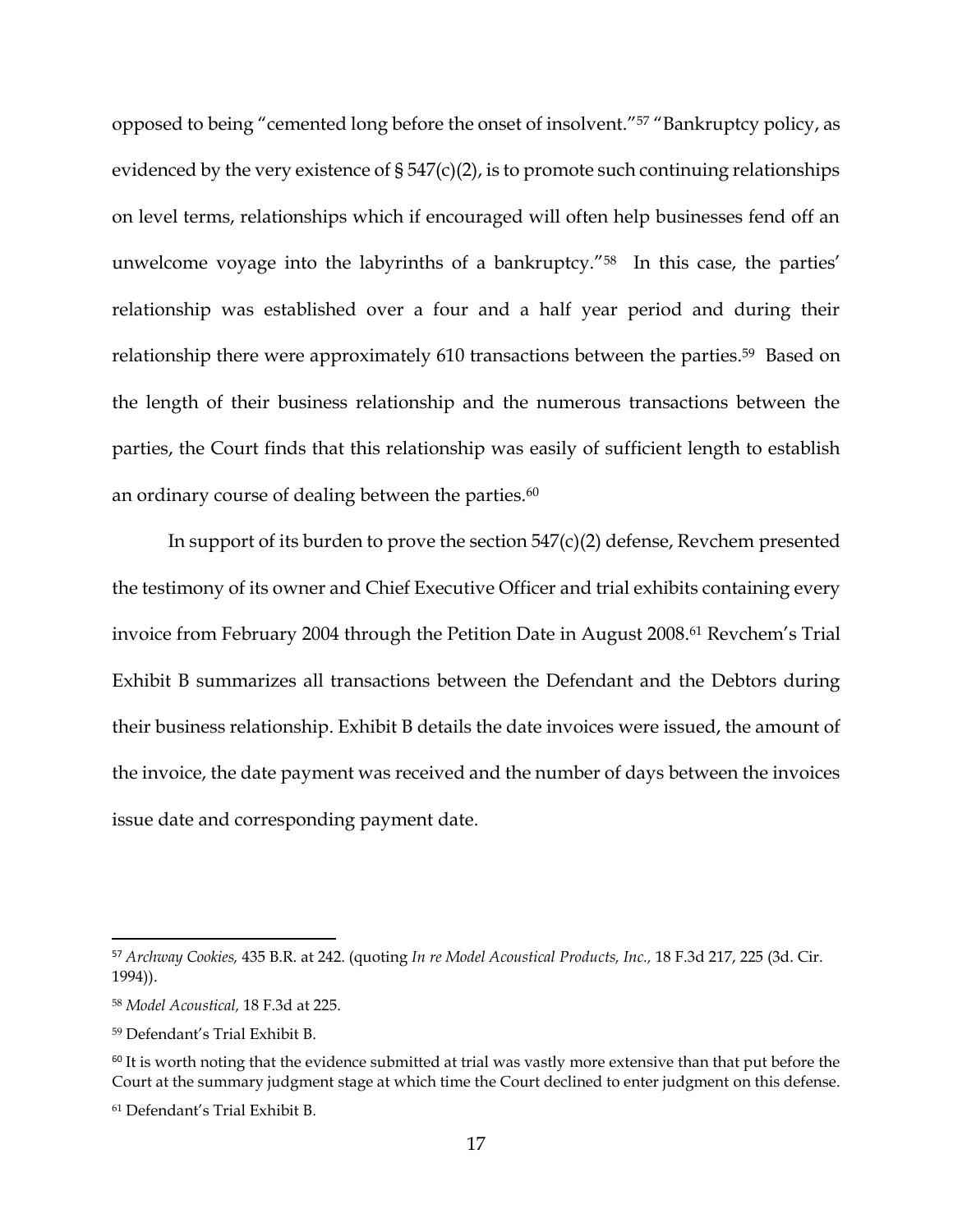From February 2004 through the Petition Date there were approximately 610 total invoices received by Revchem from the Debtors. As stated *supra*, the parties' payment terms from February 2004 to April 2007 were net 30 days, and net 60 days from the end of April 2007 through the Petition Date in August 2008. From February 2004 through the Petition Date in August 2008 the Debtors paid invoices back within approximately 52.8 days.<sup>62</sup> In support of the argument that the dealings between Revchem and the Debtors were ordinary Dennis testified that it was not unusual to have a variation in the time of payment for a customer, including the Debtors. <sup>63</sup> In further support of the ordinary course of business defense, Dennis testified that other than letting the Debtors know they were at or near their credit limit Revchem never pressured the Debtors to pay outstanding invoices at a faster rate than usual.<sup>64</sup>

In the situation where the parties have a founded tradition of prior dealings, the focus is on those dealings; where the parties have a short history of dealings, the creditor is required to fill the "gap" by reference to a more extensive and exacting analysis of industry standards.<sup>65</sup> With respect to subsection  $547(c)(2)(B)$ , lateness of payment does not preclude a finding that the payment was made in the ordinary course, and indeed a pattern of late payments can establish an ordinary course between the parties.<sup>66</sup> The

<sup>&</sup>lt;sup>62</sup> *Id.* (total time elapsed between invoice and payment includes the 39 unpaid invoices as of the petition date).

<sup>63</sup> Trial Transcript at 30: 17-19.

<sup>64</sup> *Id.* at 31-32.

<sup>65</sup> *Archway Cookies*, 435 B.R. at 240 (citing *In re U.S. Interactive, Inc.* 321 B.R. 388, 392-393 (Bankr. D. Del. 2005)).

<sup>66</sup> *In re Big Wheel Holding Co., Inc.,* 223 B.R. 669, 674 (Bankr. D. Del. 1998).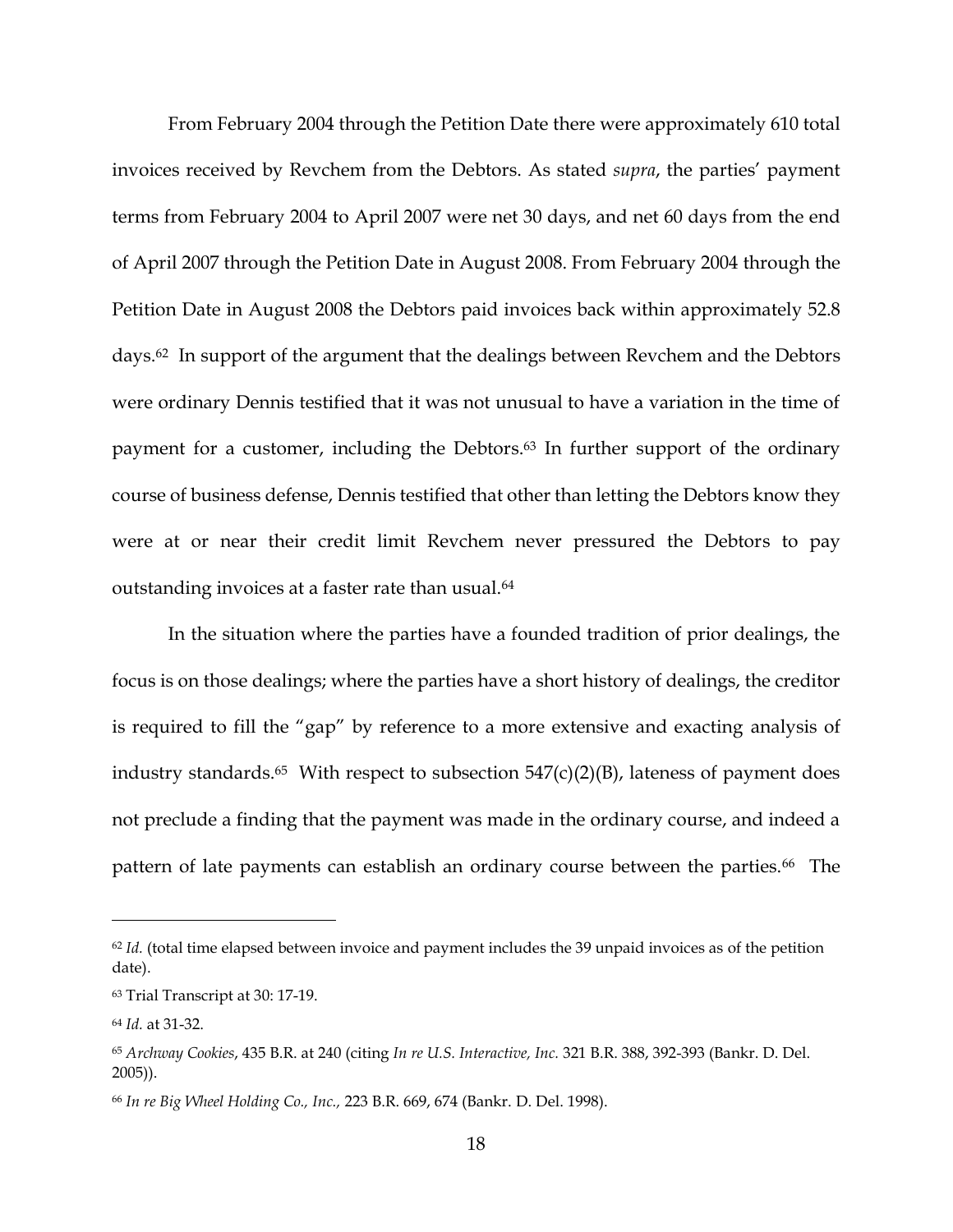unrebutted evidence contained in Defendant's Trial Exhibit B, and further substantiated by the testimony of Dennis, establishes that the late payments were in the ordinary course of business between the parties. Based on the pattern payments being near, or past the terms on the invoices, the Court finds that these patterns over four and a half years establish an ordinary course of business between the parties.

As the facts discussed above indicate, the Debtors had either made payments in consideration of the days-to-pay condition of the credit agreement or in consideration of the credit limit, depending on which limit was most applicable at any given time. <sup>67</sup> There was no testimony that the amounts paid during the Preference Period were more than was usually paid or that payment was made in any way other than what was customary between the parties. Revchem's trial exhibits and the testimony of Dennis establish that partial payments were common and that the method of payment was predominately by check. Revchem further established that there were no unusual actions taken by Revchem or the Debtors to collect or to pay, respectively, the invoices. Dennis testified that his company tried not to take an excessively hard line in terms of enforcing their credit limit or days-to-pay terms, and that their policy was to do what was best for the business relationship, which in this case was to allow the Debtors to approach and exceed their credit limit while still receiving product.68 Trustee has failed to produce evidence to the contrary. Dennis also testified that he was not aware of the Debtors deteriorating

<sup>67</sup> Defendant's Trial Exhibit B.

<sup>68</sup> Trial Transcript at 28: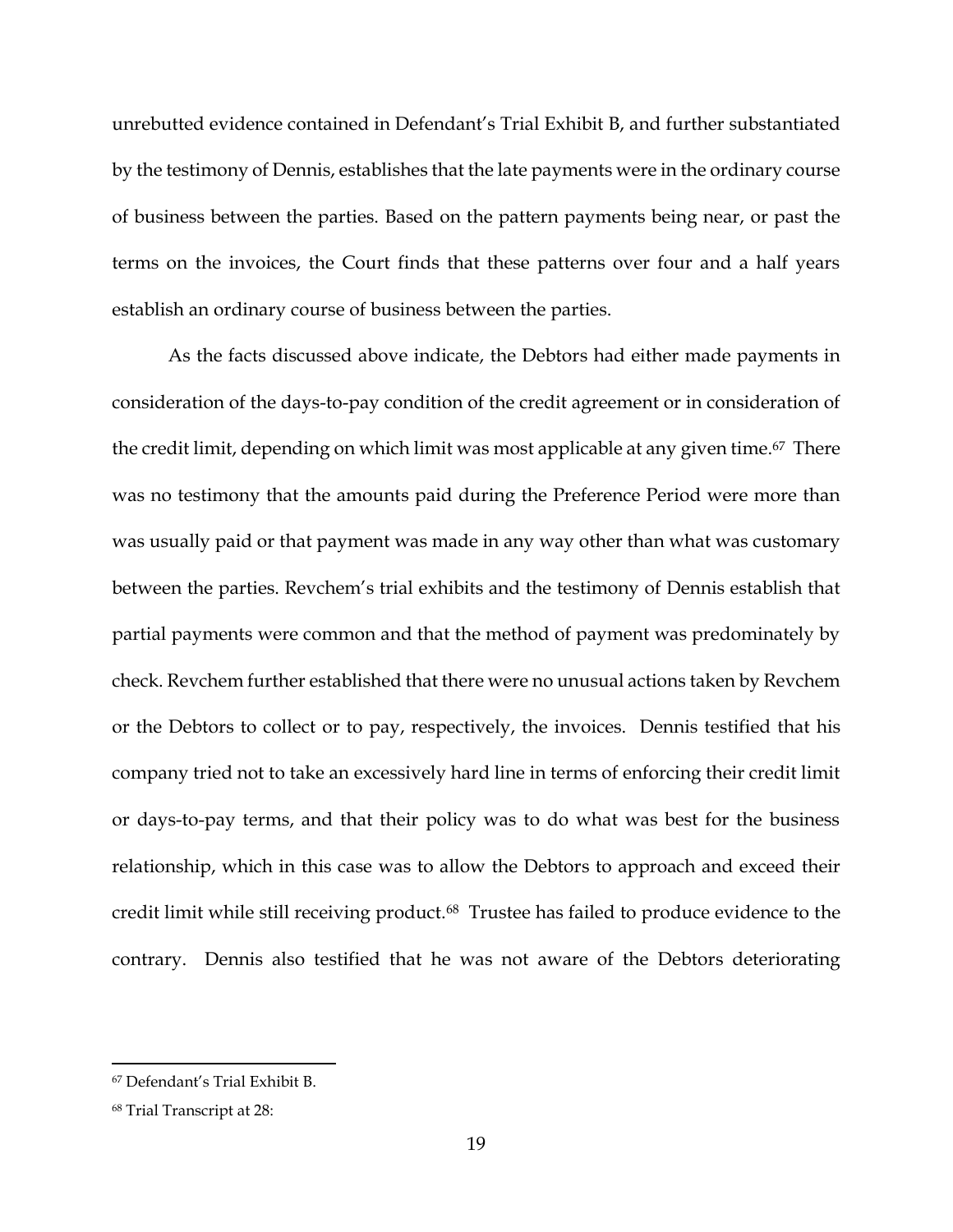financial condition and did nothing to gain an advantage from that condition.<sup>69</sup> Therefore, the length of the parties' relationship, the similarity of the payments during their entire relationship and the lack of evidence showing unusual collection practices or positioning on part of Defendant to gain an advantage over the Debtors show that the transfers at issue were made in the ordinary course of the business of the parties.

## **ii) The Preferential Transfers**

As stated by this Court in *In re Archway Cookies,* the Court must compare the transfers in the Historical Period to those in Preference Period to determine if the transactions were sufficiently similar. Having established the existence of an ordinary course of business (either among the parties or the industry), the creditor must prove that the transactions in the 90-day preference period materially complied with that pre-preference behavior.<sup>70</sup> The Court finds that the transactions during the Preference Period were materially similar to those made during the Historical Period and, therefore, were in the ordinary course of the parties' business. The credit agreement during the Preference Period did not vary from that of the Historical Period; the payments were tendered by check, the same as the majority of the transactions in the Historical Period; there was no unusual action by Defendant to collect on the debt and there was no unusual action by the Debtors to pay the debt; and Defendant did not do anything to gain an advantage over the Debtor during either the Preference Period.

<sup>69</sup> Trial Transcript at 31: 6-15.

<sup>70</sup> *Burtch,* 463 B.R. at 306.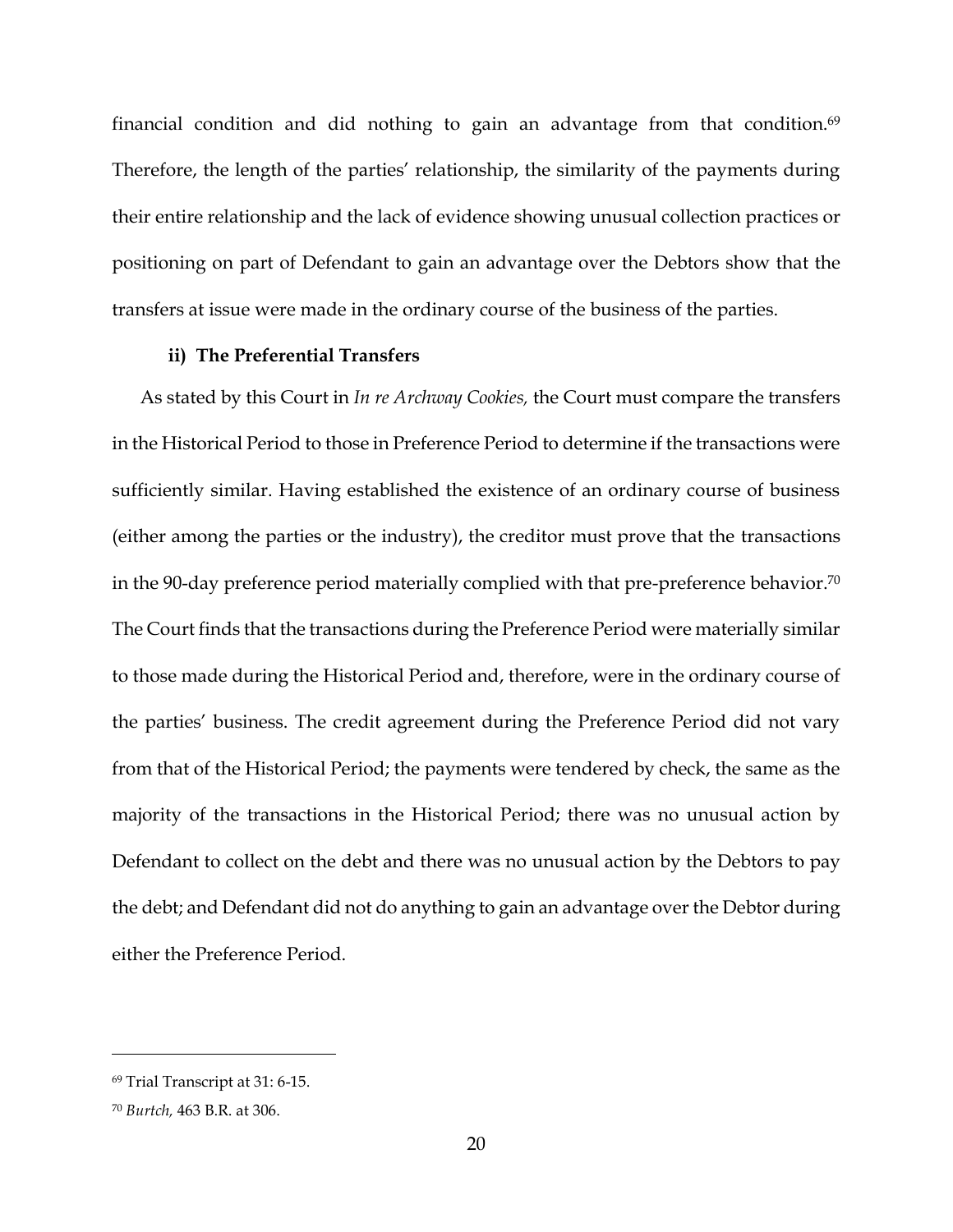In determining ordinary course of dealings between parties, "[c]ourts place particular importance on the timing of payment."<sup>71</sup> Courts have found that small deviations in the timing of payments may not be so significant as to defeat the ordinariness of such payments.<sup>72</sup> In contrast, courts have held greater deviations in payment timing sufficiently significant to defeat the ordinariness of such payments.<sup>73</sup>

As stated above, in the case at bar, the parties' course of dealings was established over a four and a half year period. During the first three and a half years of their business relationship Defendant provided the Debtors with net 30 day payment terms. For the last year and a half of the parties' relationship Defendant provided the Debtors with net 60 day payment terms and a credit limit of \$150,000. These facts distinguish the case at bar from cases such as *In re Archway Cookies* for several reasons. First, unlike the creditor and debtor in *Archway Cookies*, the parties in this case changed their payment terms during their relationship, increasing the days-to-pay from 30 to 60*.* Second, in the case at bar, along with a days-to-pay requirement there was also a credit limit. The facts of this case show that during the Historical Period the Debtors paid invoices 55.22 days after the creation of the invoices, contrasted to the 27.3 day average during the Preference Period.

<sup>71</sup> *Archway Cookies*, 435 B.R. at 243 (quoting *Radnor Holdings Corp. v. PPT Consulting, LLC (In re Radnor Holdings Corp.),* Case No. 06-10894, 2009 WL 2004226, \*5, Bankr. LEXIS 1815, \*14 (Bankr. D. Del. July 9, 2009)).

<sup>72</sup> *Id.*

<sup>73</sup> *Id.* at 244. In *Archway Cookies* the parties credit agreement provided for net 20 day payment terms. The Court in *Archway Cookies* found during the Historical Period the average days-to-pay was 42.3 days, and the average days-to-pay during the Preference Period was 47.2 days, therefore resulting in a 4.9 day difference. The Court held that the difference was not material and that there was no evidence of differing payment practices between the parties.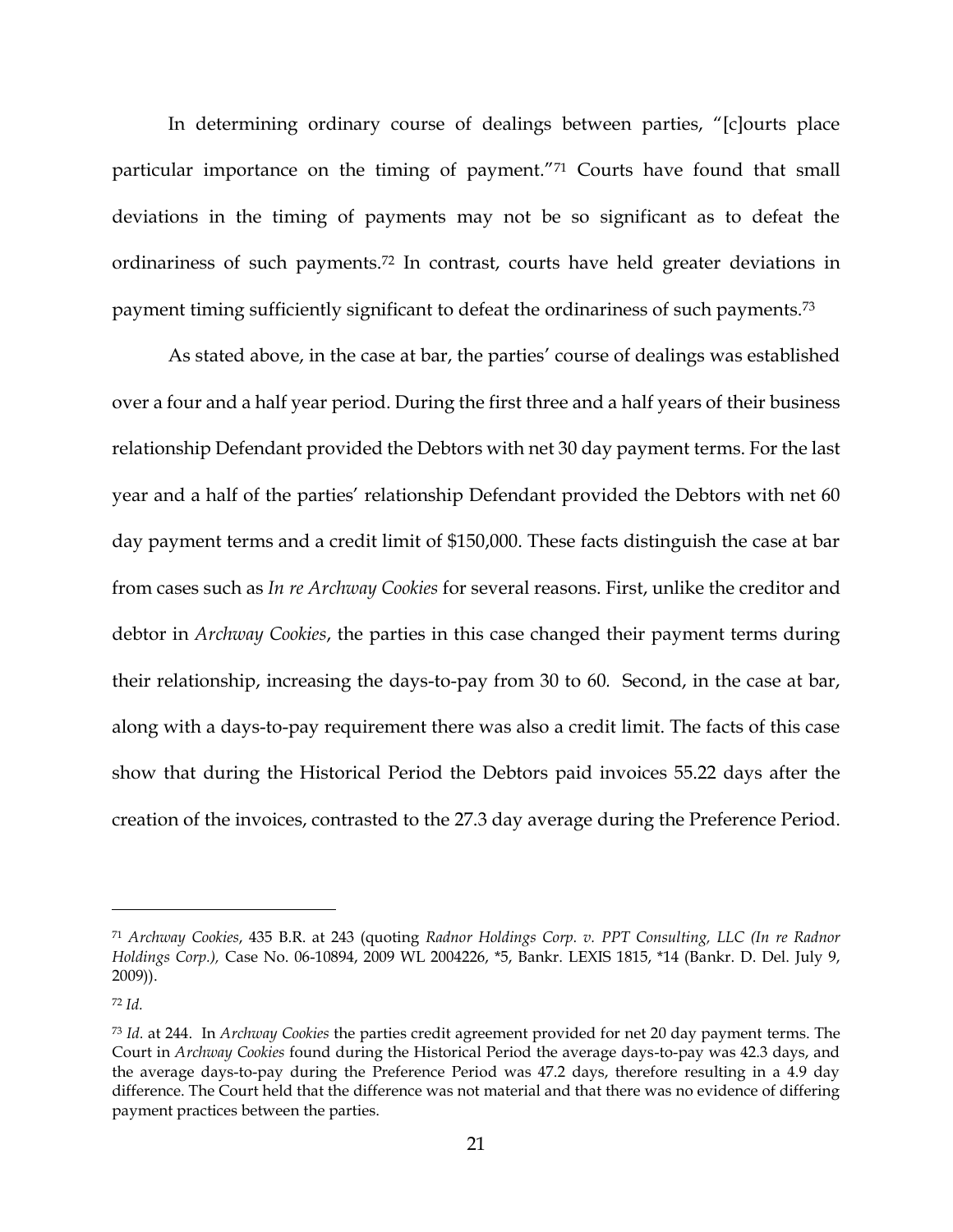Although the difference of 27.9 days is a significant deviation from the pre-preference average the record and testimony of Dennis indicate the Debtors were engaged in a construction project during the Preference Period that required product at a faster rate, therefore resulting in the payment of invoices at a faster rate during the Preference Period as compared to the Historical Period. <sup>74</sup> Although the Debtors were paying invoices at a faster rate during the Preference Period the days-to-pay agreement was not the only controlling factor in the business relationship of the parties. The second factor and the one tending to show that the Preference Period activity between the Debtors and Defendant was materially similar to the Historical Period was the credit limit term which, like the days-to-pay term, was not strictly enforced by Defendant during either the Historical Period or Preference Period.

When a creditor has changed the parties' credit arrangement during the preference period courts have found that such action on the part of the creditor was not in the ordinary course of the parties' business. <sup>75</sup> In *In re Hechinger,* the creditor and debtor changed their credit terms immediately prior to the beginning of the preference period and the debtor began making payments on a more accelerated basis. The Court found the change in the parties' credit agreement and timing of payments to be "so extreme, and so

<sup>74</sup> It must be noted that the days-to-pay average for the preference period accounts for 39 invoices that remain unpaid.

<sup>75</sup> *In re Hechinger Inv. Co of Delaware, Inc.* 489 F.3d 568, 577 (3d Cir. 2007)(citing *In re Roberds, Inc.,* 315 B.R. 443 (Bankr. S.D. Ohio 2004)) ((1) The credit limit of \$750,000 was vigorously enforced by the creditor; (2) credit holds, involving individual negotiations resulting in payments satisfactory to the creditor prior to the shipment of furniture, were in effect; (3) payment terms were changed; (4) the Debtor paid, on average, earlier than net 30 terms; and (5) other creditors were being significantly delayed, or denied, in the receipt of their payments while this creditor was receiving accelerated payments and-none of these events had ever occurred in the parties history.)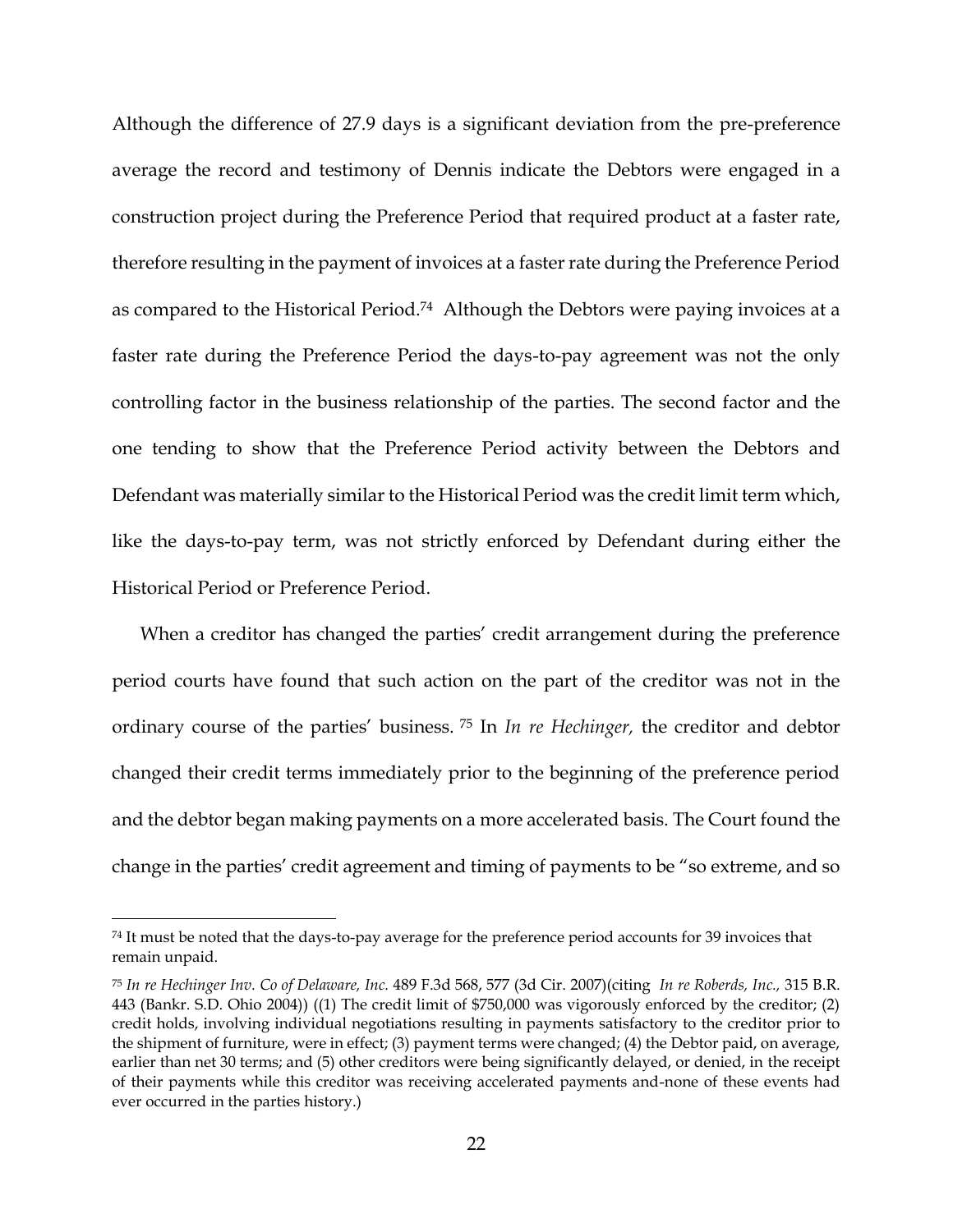out of character with the long historical relationship between the parties'" to be out of the ordinary course of business.76 In the case at bar, the Court finds the transfers during the Preference Period were materially similar to those made during the Historical Period because the parties did not alter their credit agreement during the Preference Period and Defendant did not take steps to enforce the terms of the credit agreement in a different manner than the Historical Period.

Trustee, relying on the Defendant's payment records, argues that the credit agreement was not followed in the same way during the Preference Period as the Historical Period. To support this argument Trustee relies on the fact (1) the Debtors were ordering and paying for product at an accelerated rate, (2) that, on three occasions during the Preference Period, Revchem shipped products on the same day the product invoice was created, <sup>77</sup> which deviated from the practice in the Historical Period, and (3) that on several occasions during the Preference Period, the Debtors were at or exceeded the credit limit and Defendant continuously allowed the Debtors to receive products despite being over the credit limit, therefore deviating from the credit arrangement and, thus, according to Trustee, making the payments during the Preference Period out of the ordinary course of business. 78

<sup>76</sup> *Id* at 557

<sup>77</sup> Trial Transcript at 51-52. The three invoices Trustee points to are numbers 501250, 501792 and 501980. Invoice 501250 corresponds to an order taken on 6/23/2008 and an invoice created and shipped on 6/26/2008. Invoice 501792 corresponds to an order taken on 6/17/2008 and an invoice created and shipped on 7/1/2008. Invoice 501980 corresponds to an order taken on 6/23/2008 and an invoice created and shipped on 7/3/2008. Invoice 501250 Defendant's Exhibit A p. 2106; Invoice 501792 Defendant's Exhibit A p. 2119; Invoice 501980 Defendant's Exhibit A p. 2126.

<sup>78</sup> Trial Transcript p. 48-49. Trustee points to Revchem's open accounts receivable for the months of March 2008 through August 2008. As of March 31, 2008, Debtor's owed Revchem \$171,227.49; May 2008 Open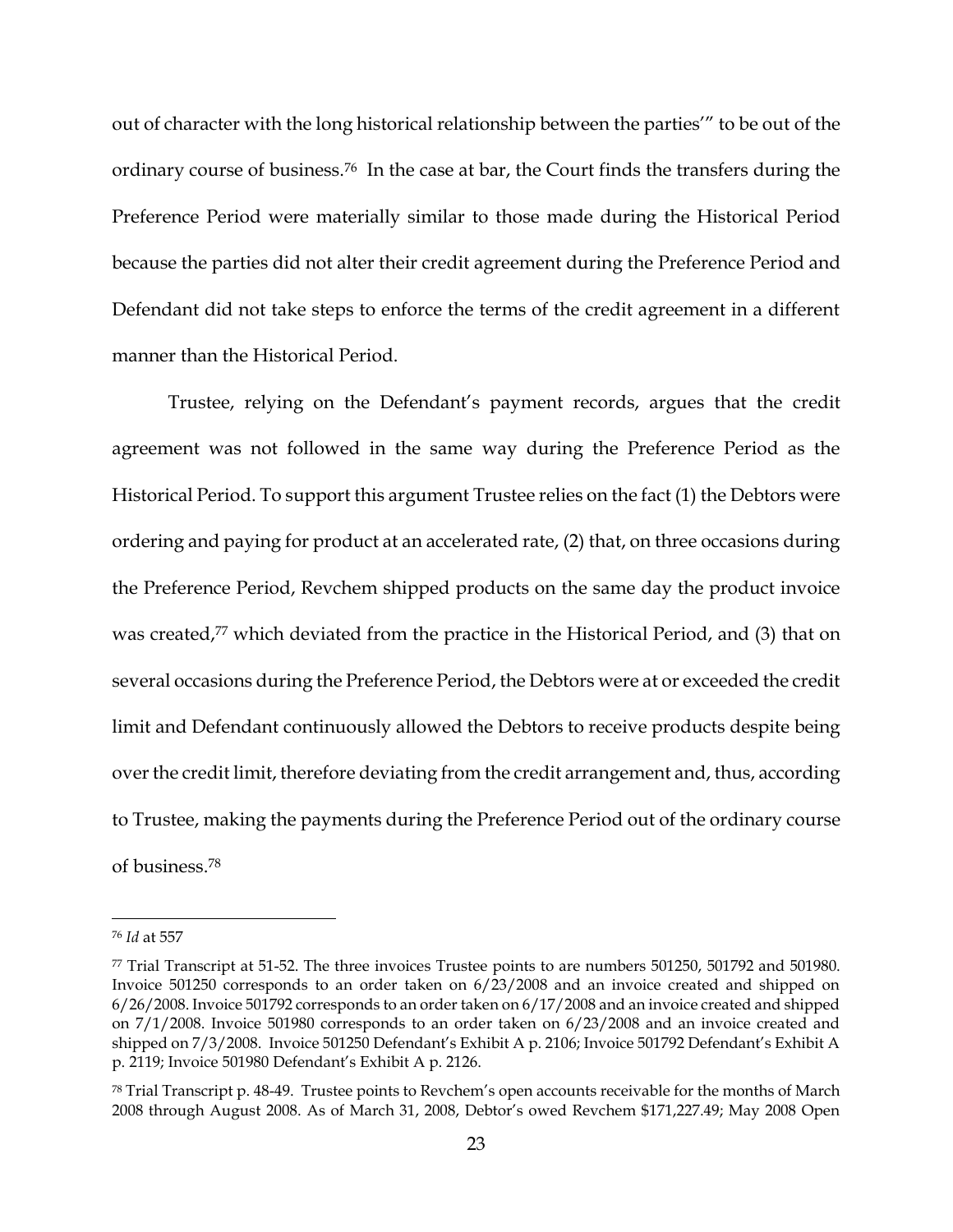Trustee's arguments are unpersuasive. At trial, Revchem offered the testimony of Dennis and introduced Defendant's exhibits illustrating the parties' transactional history in support of its burden to prove the preferential transfers were materially similar to the transfers in the Historical Period. The testimony of Dennis indicates that it was not Revchem's policy to take a hard line on customers who were either late on payments or over their credit limit. This testimony is supported by a review of Defendant's Trial Exhibit B with shows, *inter alia*, a history of the Debtors being either late paying invoices, or alternatively, close or over the credit limit and, therefore, paying invoices in an effort to reduce the credit balance that was in excess of the limit.

Trustee has failed to put forth evidence that Defendant placed credit holds on the Debtors accounts during the Preference Period or Historical Period or that the parties' deviations from the terms of the credit agreement were unusual. To the contrary, Defendant's trial exhibits indicate that the credit agreement was the same from May 2007 through the Petition Date in August 2008. An examination of the transaction history further shows it was common for Defendant to allow the Debtors to either exceed their days-to-pay term or the credit limit. The exhibits show that, on three occasions during the Preference Period, the Debtors were over the credit limit according to end-of-month accounting records but continued receiving product from the Defendant.<sup>79</sup> There is no evidence that the Defendant was trying to obtain payment on an accelerated basis during

A/R \$198,986.43; June 2008 Open A/R \$147,840.47; July 2008 Open A/R \$217,048.72; August 2008 Open A/R \$133,110.55.

<sup>79</sup> *Id.*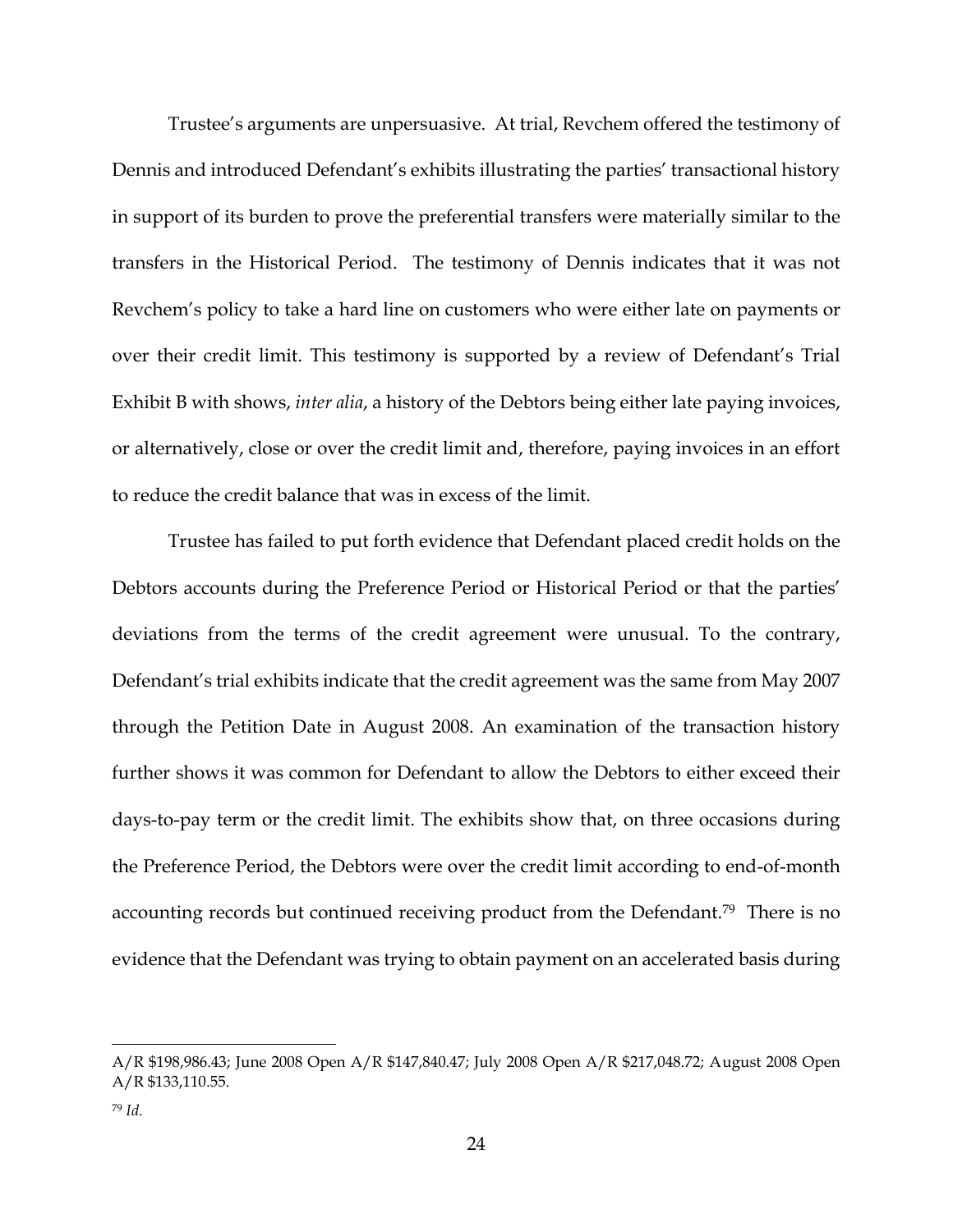the Preference Period. The evidence supports the finding that the Debtors were merely trying to pay according to the terms of the parties' agreement, specifically in an effort to maintain a balance with the Defendant according to the credit limit so that the Defendant would continue to send product to the Debtors despite the Debtors exceeding the credit limit.

As the Declaration of Michael Disbrow, Revchem's Controller, and simple logic indicate, the common practice during both the Historical Period and Preference Period was to receive checks from the Debtors and apply them to the invoices earmarked on the check or to the oldest invoices if no instructions came with the check, therefore accomplishing two tasks (1) satisfying outstanding invoices that had exceeded the net days-to-pay; and (2) reducing the outstanding credit balance (if any existed) to remain in compliance with the limit.

Finally, Dennis testified that the credit limit was the only control the Defendant had over the Debtors paying invoices, <sup>80</sup> meaning along with invoices being past due, if a customer was at its credit limit the Defendant could refuse to ship product. The record reflects that the Debtors were paying invoices during the Preference Period in consideration if its credit limit. The record further reflects that at no time during either the Historical Period or Preference Period did the Defendant strictly enforce either the days-to-pay term or the credit limit term of the credit agreement. The Defendant's trial exhibits indicate that the Preference Period was the only time during the parties' business

<sup>80</sup> Trial Transcript at 32: 6-9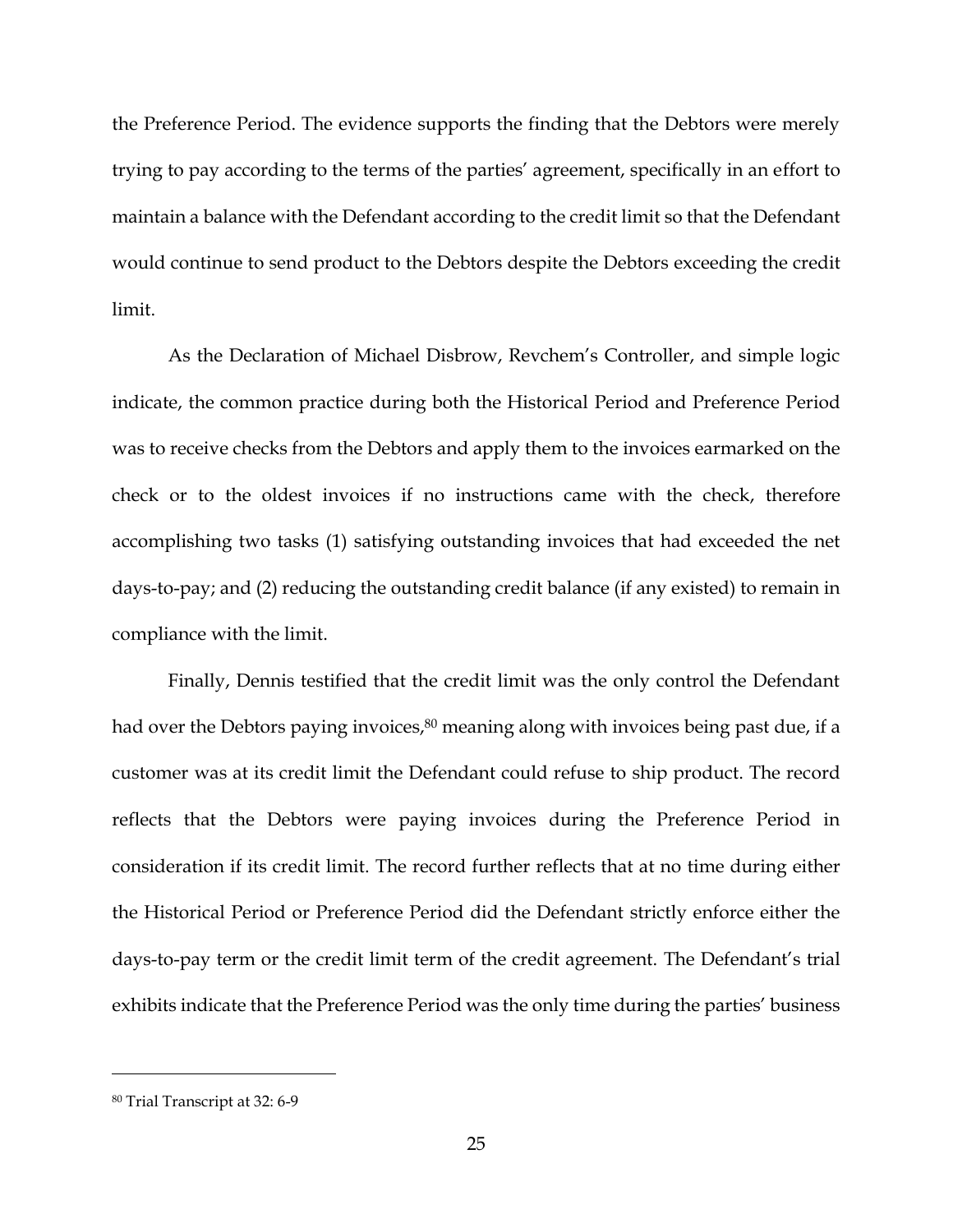relationship the credit limit was met, or exceeded, but this does not negate that fact that the same credit limit was present for the year prior to the Preference Period or make payments according to the terms of the credit agreement unusual. The testimony and record indicate the ordinary course of dealings between the parties was to either (1) pay the oldest invoices because they were past due or (2) pay old invoices to bring the Debtor below the credit limit.

Deviations from the terms of the credit agreement were common between the parties in terms of either being late or over the credit limit during both the Historical Period and Preference Period and it was the Defendant's position not to be excessively hard line in enforcing the terms of the agreement. Further, there is neither evidence to show that the Defendant or Debtors engaged in any unusual behavior in collecting or tendering payment nor evidence that the Defendant did anything to gain an advantage over the Debtors. Therefore this Court finds that the Debtors were paying according to the credit agreement during the Preference Period and, therefore, the preferential transactions were in the ordinary course of the parties' business under section 547(c)  $(2)(a)$ .

## **b) In Accordance with Ordinary Business Terms**

The phrase "ordinary business terms" looks to general norms within the creditor's industry.81 As the Third Circuit has held, transfers may be avoided only if they are "so idiosyncratic as to fall outside that broad range" of practices customary in the creditor's

<sup>81</sup> *Am. Home Mortgage,* 476 B.R. at 140.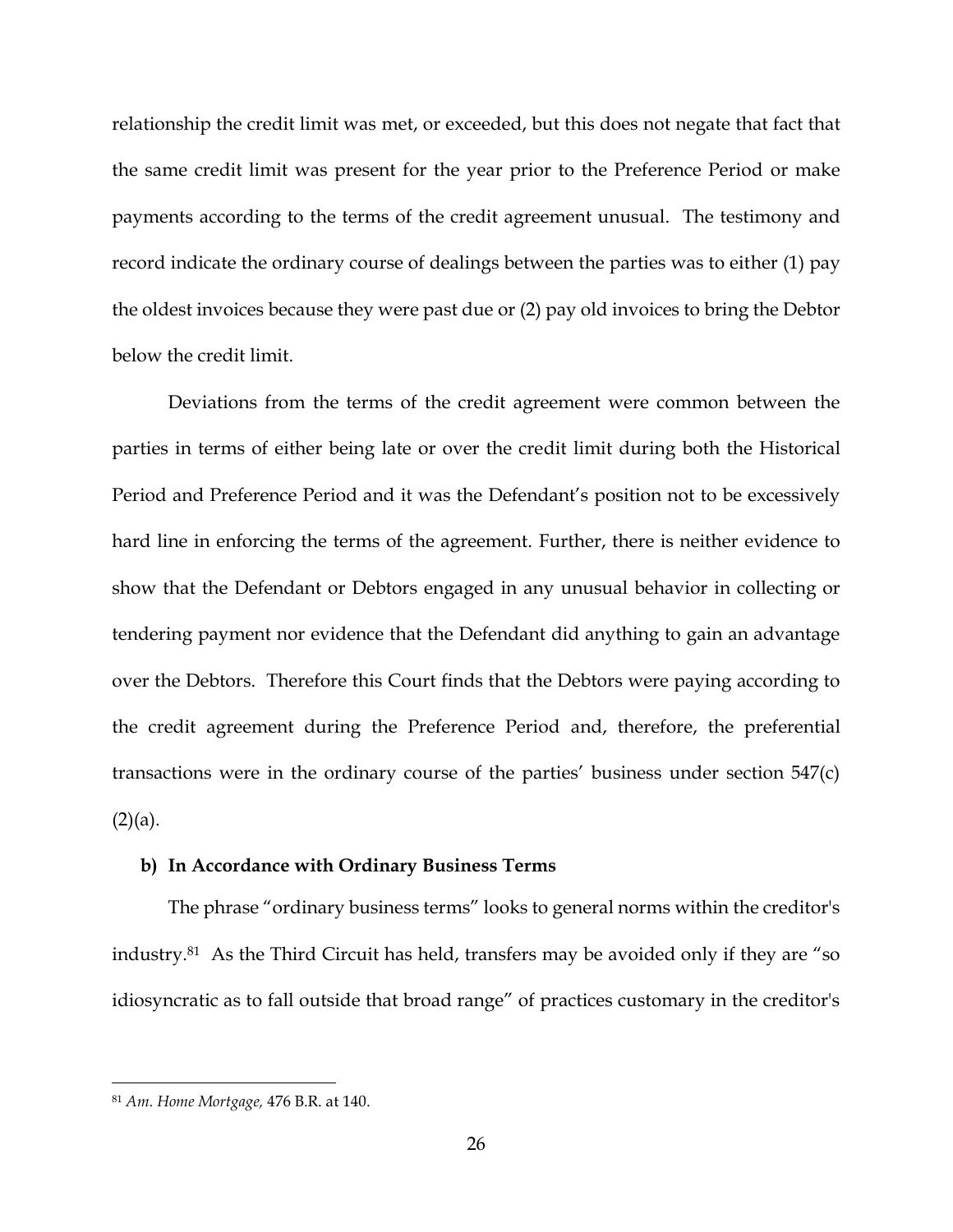industry.<sup>82</sup> This Court and others within the Third Circuit have frequently characterized "ordinary business terms" as embracing a "broad range" of credit practices that are "in harmony with the range of terms prevailing as some relevant industry norms."<sup>83</sup> While expert testimony is not necessarily required, a defendant must provide admissible, nonhearsay testimony related to industry credit, payment, and general business terms in order to support its position.<sup>84</sup>

Defendant has sought to establish the industry standard through Dennis who has 40 years of experience in the plastics industry.85 Dennis testified that typical contract terms in the composites industry are a length of time for payment and a credit limit, that Debtors were given a net 60 day length of time to make payment(s) on invoices, that these terms do not differ from the industry standard, that competitors in the composites industry structure their contract similarly, and oral contracts are typical in the composites industry. <sup>86</sup> No supporting data or reports were provided to substantiate Dennis's allegations. In opposition, Trustee points out that Dennis did not review industry documents, articles about the composites industry, nor did he consult any chemical composites CEO's in the same industry in preparation of his testimony regarding the

<sup>82</sup> *Molded Acoustical Products, Inc.*, 18 F.3d at 220.

<sup>83</sup> *Am. Home Mortgage*, 476 B.R. at 140-41 (citing In *re Forklift LP Corp.*, 340 B.R. 735, 739 (D. Del. 2006)).

<sup>84</sup> *In re Hechinger Liquidation Trust*, 298 B.R. at 242.

<sup>85</sup> Trial Transcript p. 14

<sup>86</sup> *Id.* at 17-18.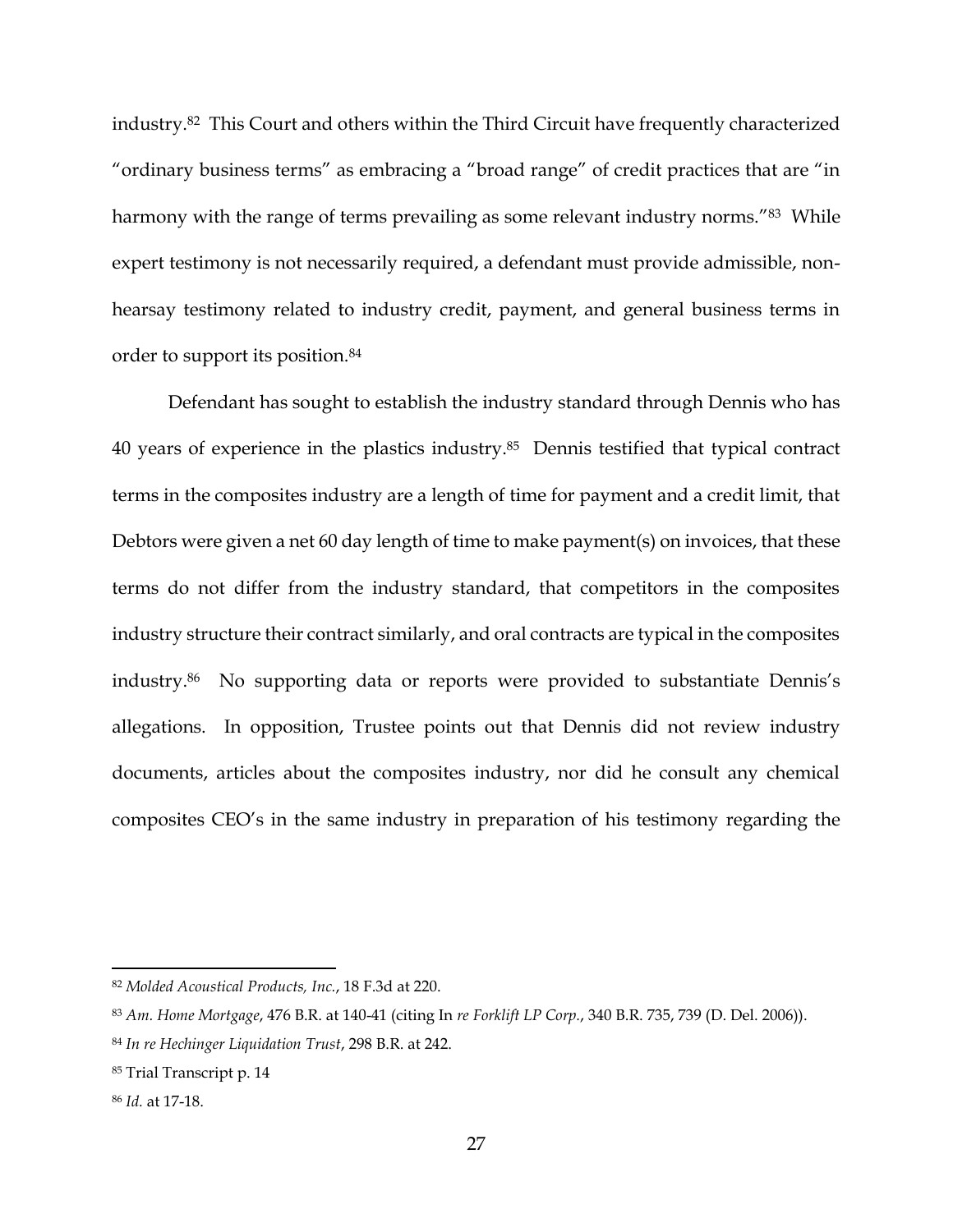industry standard, thus, arguing that it is insufficient proof to establish an ordinary course defense under the objective test.87 The Court agrees with Trustee's position.

Defendant has not met its burden of proof in providing the Court with enough information to determine the "ordinary business terms" in the industry. "Courts have rejected evidence of an industry standard where it is too general. Instead, courts look for objective definitive evidence supported by specific data to meet the burden of proof."<sup>88</sup> Within *In re U.S. Interactive, Inc.,* Judge Walrath rejected testimony that was imprecise and which did not provide any objective basis or statistical analysis for its conclusion.<sup>89</sup> Although witnesses who have worked in the company and in the industry may be prime candidates for providing relevant testimony, $90$  this testimony will also only be useful if "the court determines that the employees are credible and have significant and relevant industry experience."91 Within *In re Sacred Heart Hosp. of Norristown*, <sup>92</sup> the Bankruptcy Court in the Eastern District of Pennsylvania rejected evidence which was "totally lacking

<sup>87</sup> *Id.* at 55-56.

<sup>88</sup> *In re U.S. Interactive, Inc.*, 321 B.R. 388, 393 (Bankr. D. Del. 2005) (citing *Advo–System, Inc. v. Maxway Corp.*, 37 F.3d 1044, 1051 (4th Cir. 1994)).

<sup>89</sup> *Id.* at 393-94 ("The [d]efendant's expert did not present any statistics or other objective basis for his conclusions. Further, he did not testify that 45, 50 or 60 days was, in fact, the payment terms in the industry, but only, a 'good target to shoot for.' We conclude that this is insufficient to meet the Defendant's burden of proof to establish an ordinary course of business defense under section  $547(c)(2)(C)$ .").

<sup>90</sup> *See In re Cherrydale Farms, Inc.*, No. 99-597, 2001 WL 1820323, at \*5 (Bankr. D. Del. Feb. 20, 2001). Within *Cherrydale,* the Court accepted an affidavit from the company's CFO to determine the industry standard regarding earned commissions. The CFO drew on his own direct knowledge from many years of experience with the company and the industry, and no contrary evidence had been provided or even alleged. Notably, however, because of the long pre-insolvency period between the two parties in the case, the Court did not, and did not need to, extensively scrutinize industry standards against the parties' practices.

<sup>91</sup> *In re Global Tissue L.L.C.*, 106 F. App'x 99, 103 (3d Cir. 2004) (commenting on the result in *Cherrydale*).

<sup>92</sup> *In re Sacred Heart Hosp. of Norristown*, 200 B.R. 114 (Bankr. E.D. Pa. 1996).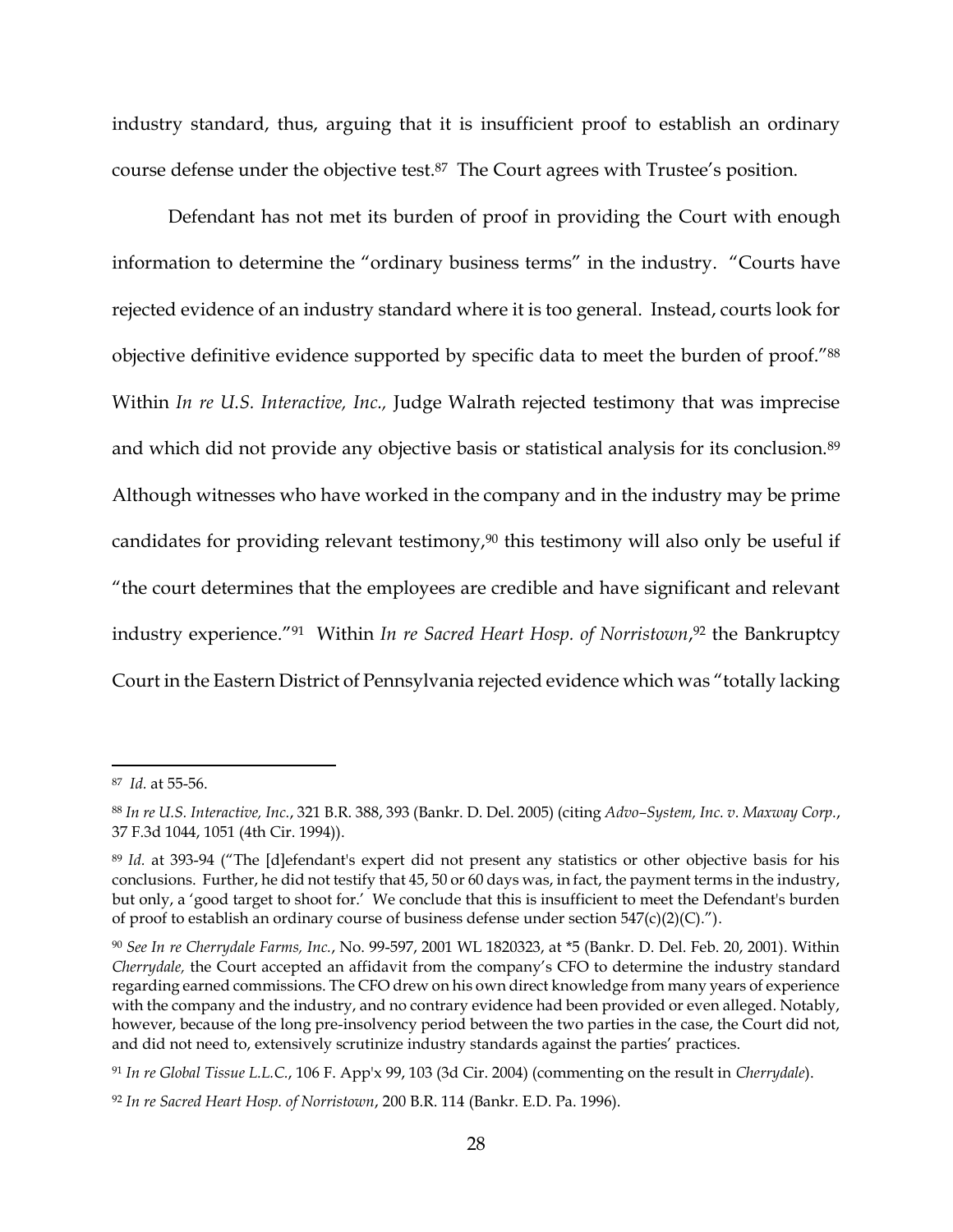in specificity, consisting of merely broad estimates of a wide range of delay time in payments (90 to 150 days)."<sup>93</sup>

Here, the evidence consists of mere undetailed allegations from Dennis about various acceptable ranges of payment dates in the industry, which, much like the evidence provided within *In re U.S. Interactive, Inc.,* lack an objective basis or any statistical analysis. While Dennis has relevant and significant industry experience, he was unable to provide any objective data or reports.

As Defendant has failed to establish the existence of "ordinary business terms." The Court need not and cannot compare the transactions that did occur to the common credit terms and payment practices used in the relevant industry. Thus, no further analysis is required and Defendant has failed to establish a defense under section  $547(c)(2)(b)$ .

# **3) Contemporaneous Exchange of New Value Defense**

Section 547(c)(1) provides:

- (c) the trustee may not avoid under this section a transfer
	- (1) to the extent such transfer was –

(A) intended by the debtor and the creditor to or for whose benefit such transfer was made to be a contemporaneous exchange for new value given to the debtor; and

 $(B)$  in fact a substantially contemporaneous exchange.<sup>94</sup>

<sup>93</sup> *Id.* at 119.

<sup>94</sup> 11 U.S.C. § 547(c)(1).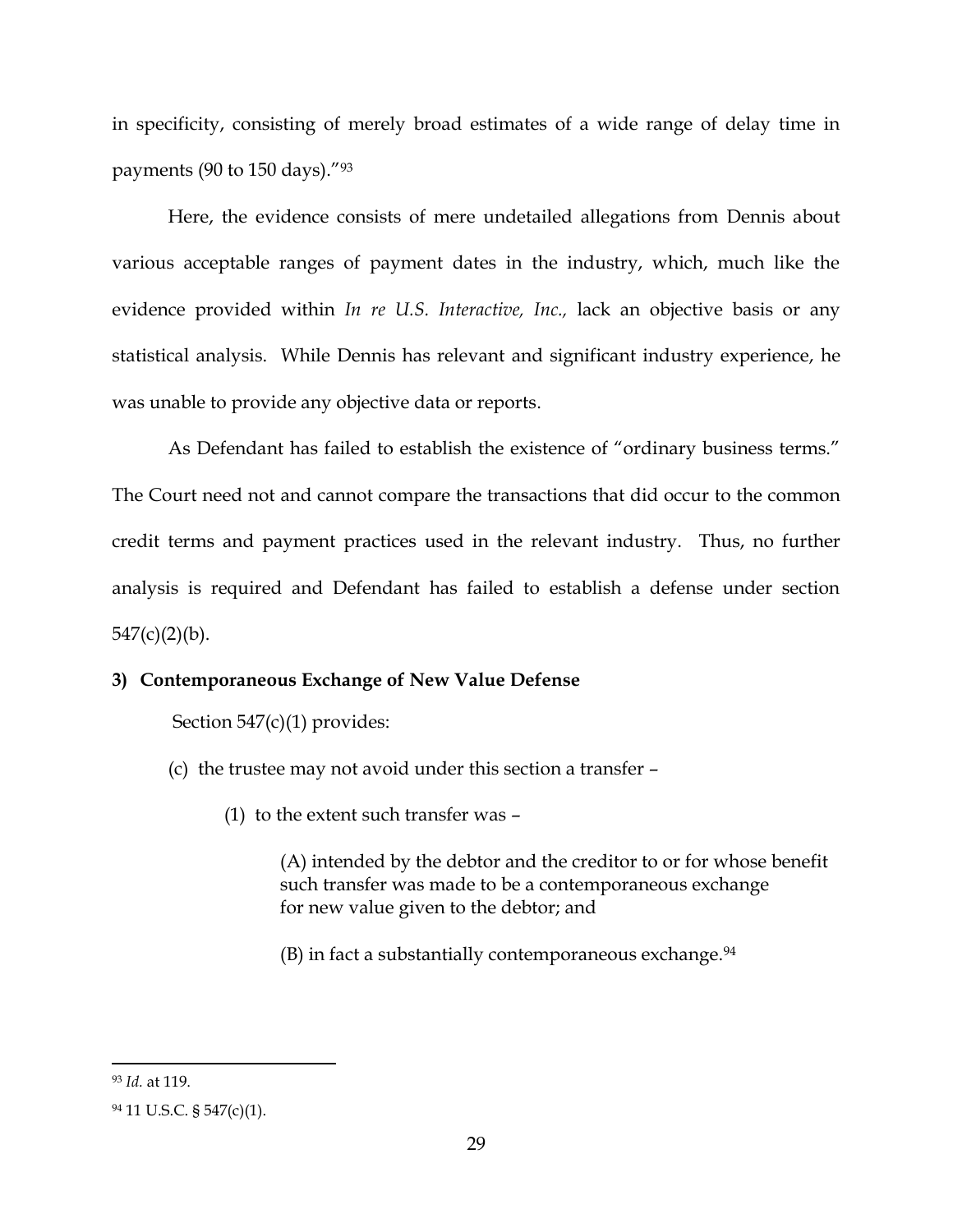Thus, under section 547(c)(1), a transfer that would otherwise be considered preferential is insulated from attack by the trustee if (1) the preference defendant extended new value to the debtor, $95$  (2) both the defendant and the debtor intended the new value and reciprocal transfer by the debtor to be contemporaneous, and (3) the exchange was in fact contemporaneous.<sup>96</sup>

### **a) Parties To Transaction Must Have Requisite Intent**

Transactions that appear at first glance to be a contemporaneous exchange for new value will not be so considered absent a showing that the parties actually intended the exchange to be contemporaneous. For example, a vendor who conditions continue deliveries to the buyer on the buyer's payment of old invoices will not be protected by section 547(c)(1) from attack by the buyer's trustee, even though the buyer's payment to the vendor and the vendor's transfer property to the buyer occurred contemporaneously.97 The question is one of intent and, although a delay between the incurrence of the debt and its payment can evidence that the exchange was not intended to be contemporaneous, the passage of time does not necessarily negate that intent.<sup>98</sup> Moreover, the parties may intend that transfers are part of a contemporaneous exchange for "new value" under a line of credit in which, on the date of the payment, the availability of credit is increased by the amount of the payment received by the vendor

 $95$  New value is defined in 11 U.S.C. § 547(a)(2).

<sup>96</sup> *See Campbell v. Hanover Ins. Co. (In re ESA Envtl. Specialists, Inc.)*, 709 F.3d 388 (4th Cir. 2013) (Congress's purpose in section 547(c)(1) was to encourage creditors to deal with troubled debtors).

<sup>97</sup> See, e.g., McClendon v. Cal-Wood Door (In re Wadsworth Bldg. Components, Inc.), 711 F.2d 122 (9th Cir. 1983).

<sup>98</sup> *Hechinger Investment Co. of Del., Inc., supra*.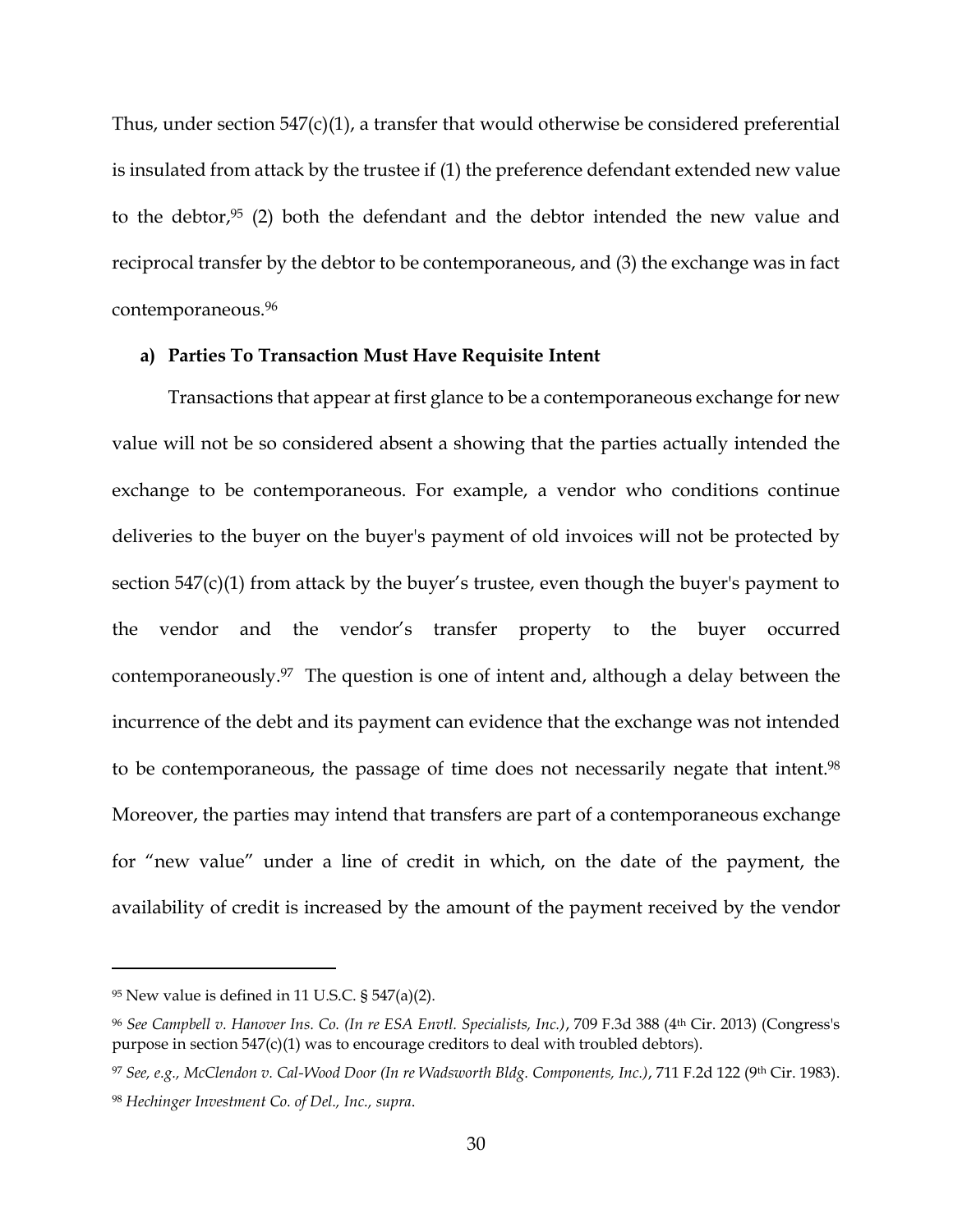and the debtor immediately makes use of the new availability by charging new shipments to its account with the vendor.<sup>99</sup>

### **b) Exchange Must In Fact Be Contemporaneous**

Under subsection 547(c)(1)(B), the exchange of new value between the debtor and the defendant must in fact be substantially contemporaneous. For these purposes, payment by check can satisfy this requirement.100 Intention that an exchange be contemporaneous is not relevant to courts determination whether the exchanges in fact contemporaneous.<sup>101</sup> There is some flexibility in determining whether exchange is substantially contemporaneous. In one case, a vendor and debtor agreed that shipments from the vendor were to be paid for "immediately." In fact, the payments being attacked were made eight days and 11 days after delivery. The court held that, given the complexities inherent in generating the required paperwork, the payments were substantially contemporaneous.

# **c) The Transfers At Issue Were Neither Intended To Be Contemporaneous Nor, In Fact, Contemporaneous.**

As stated by the Court in *In re Hechinger* "the inquiry still remains: even if a credit relationship was intended, was it nonetheless their intent that the ongoing payments would be contemporaneous exchange for new value even when the transaction is styled

<sup>99</sup> *Hechinger Investment Co. of Del., Inc.*, 489 F.3d at 576, n. 4 (citing *In re Roemig*, 123 B.R. 405, 408 (Bankr.D.N.M.1991)).

<sup>100</sup> *In re Standard Food Services, Inc.*, 723 F.2d 820, 821 (11th Cir. 1984).

<sup>101</sup> *See, e.g., Butz v. Pingel (In re Pingel)*, 17 B.R. 236, 238 (Bankr. S.D. Ohio 1982) (perfection of transfer nine days before bankruptcy petition, but over one year after parties intended the transfer to occur, held not to be contemporaneous in fact).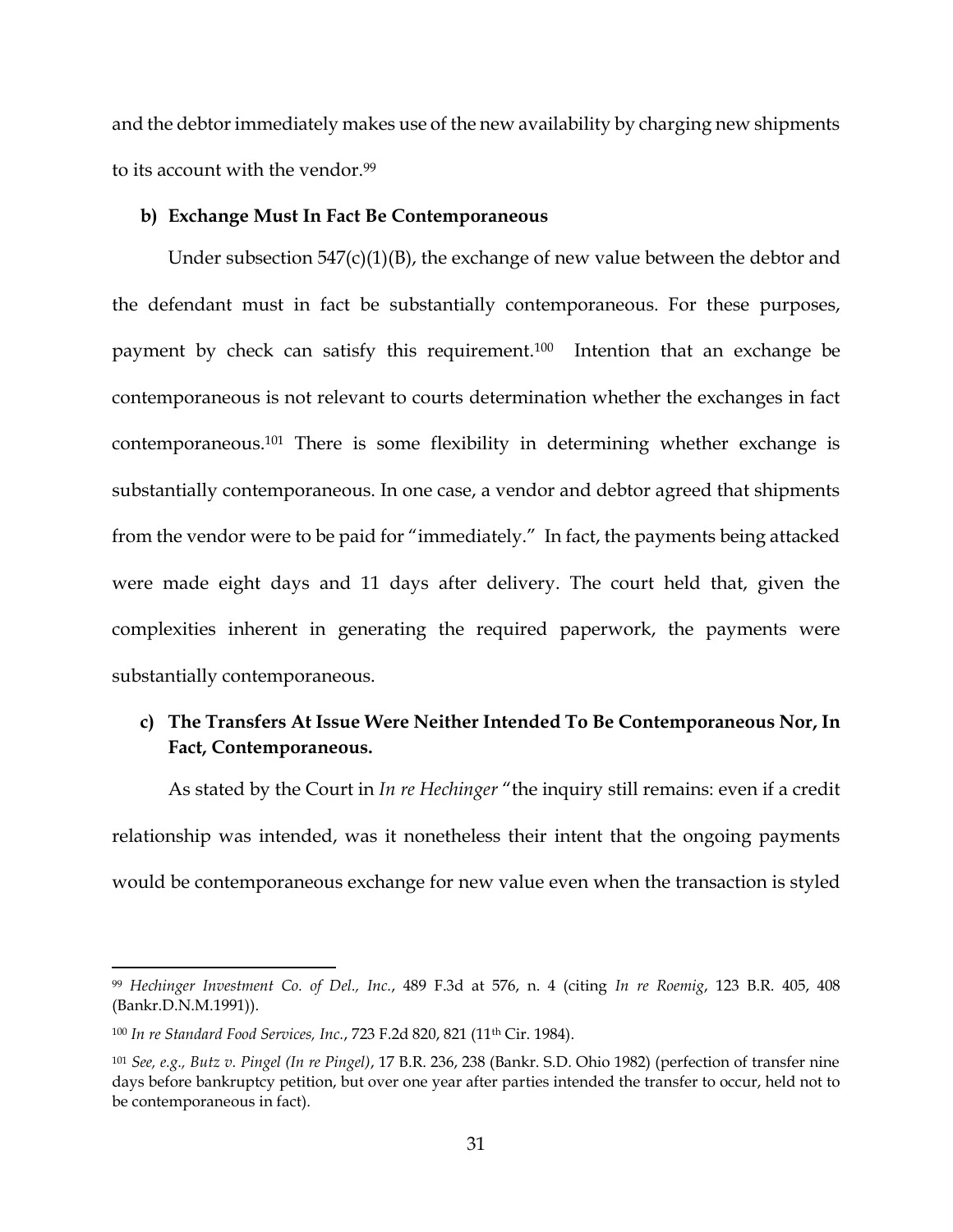as a credit transaction."<sup>102</sup> As stated above, in the case at bar, there is no evidence in the record to indicate that the parties intended at any time during the Preference Period for the transfers to be contemporaneous. Defendant's trial exhibits and the testimony of Dennis prove the contrary. As stated, *supra*, the ordinary course of dealings of the parties were for the Debtor to order products and pay outstanding invoices within either net 30 or net 60 days. Defendant's Trial Exhibit B indicates that the Debtors routinely paid invoices on an average of 52.8 days after their issuance. Defendant's Trial Exhibit B further shows that checks sent by the Debtors were often referenced to pay specific old invoices. Finally, the declaration of Michael Disbrow indicates that it was the practice of Defendant to apply payment to old invoices. Therefore, the Court finds that the parties never intended the payments made during the Preference Period to be contemporaneous exchanges.

Courts in the Third Circuit have found that checks sent to the supplier of goods during the Preference Period that were earmarked to be applied to old invoices were not intended by the parties to be contemporaneous exchanges, and in fact, were not contemporaneous exchanges.103 Defendant argues that the transfers that took place during the Preference Period were, in fact, contemporaneous because none of the relevant invoices during the Preference Period were overdue and therefore the payments were for current invoices. Defendant relies on Judge Walrath's finding in *In re NWL Holdings,* 

<sup>102</sup> *Hechinger Inv. Co. of Delaware, Inc.,* 489 F.3d at 574-75.

<sup>103</sup> *Official Committee of Unsecured Creditors of Contempri Homes, Inc. v. Seven D Wholesale, Inc. (In re Contempri Homes, Inc.)* 269 B.R. 124 (Bankr. M.D. Pa. 2001).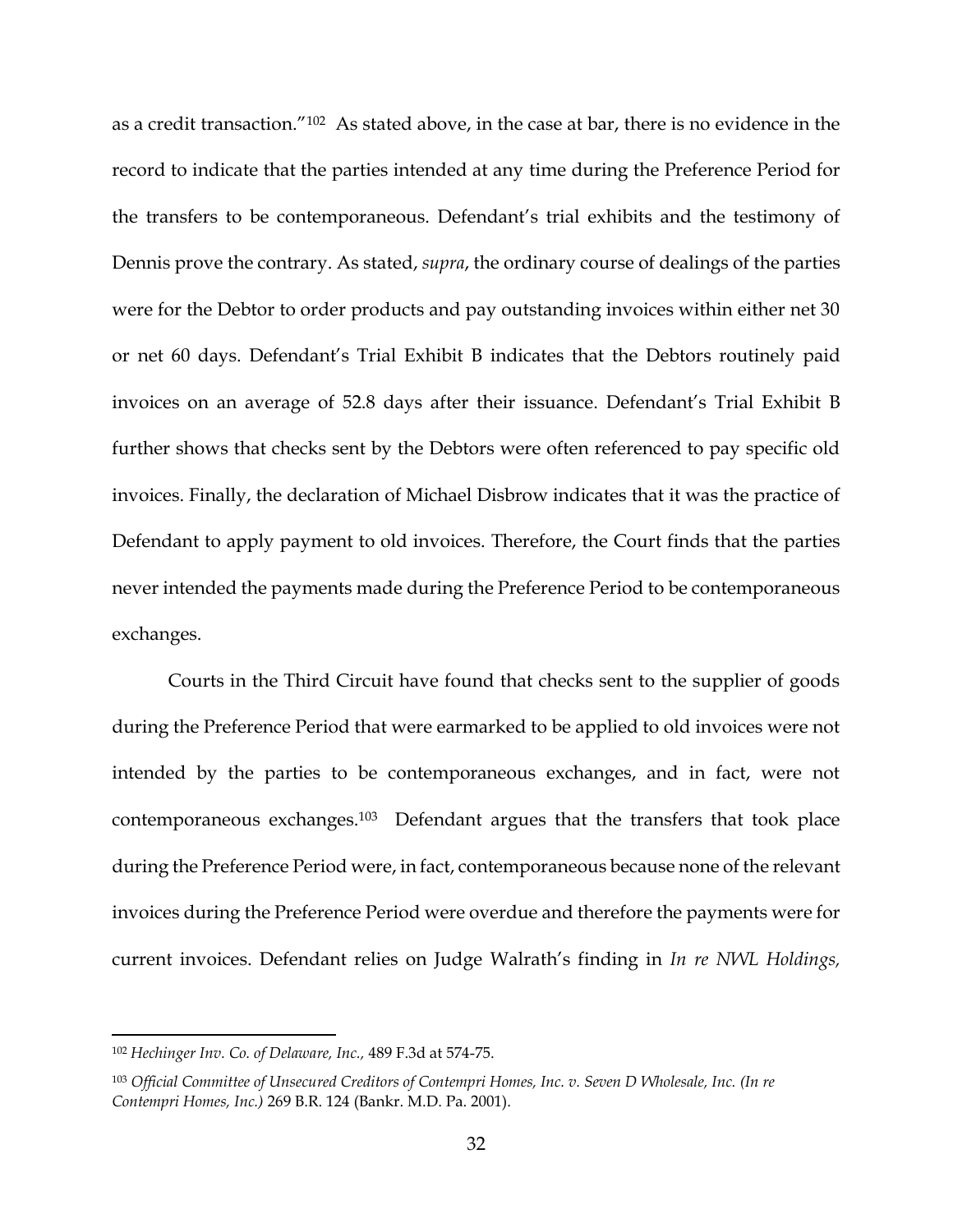*Inc.<sup>104</sup>* which stated in pertinent part that a delay of up to thirty days is substantially contemporaneous for the purposes of  $547(c)(1)$ . For the same reasons listed above, this Court finds the transfers between the Debtors and Defendant during the Preference Period were not, in fact, contemporaneous.

Defendant's Exhibit B and the Declaration of Michael Disbrow show that it was the practice of the Defendant, both during the Historical Period and Preference Period, to apply transfers to the oldest outstanding invoices if no instructions accompanying the check referenced specific invoices. The record further shows that at no time did the Debtor communicate to the Defendant that they wished any transfer to be applied contemporaneously with a corresponding order. Similar to the defendant in *In re Contempri Home*, and as the charts, *supra,* indicate, it was common both during the Historical Period and Preference Period for the Debtors to earmark checks to be applied to old invoices. Finally, the testimony of Dennis establishes that late payments were in the ordinary course of business between the two parties, and if checks sent by Debtors were not earmarked with specific instructions it was the practice of Revchem to apply the checks to the oldest outstanding invoice(s). Based on the facts listed above, the Court finds the transfers at issue were neither intended to be contemporaneous nor, in fact, contemporaneous.

<sup>104</sup> *Giuliano v. RPG MGmt. Inc. (In re NWL Holdings Inc.),* Case No. 08-12847, Adv. No. 10-53535, \*16 (Bankr. D. Del. June 4, 2013).